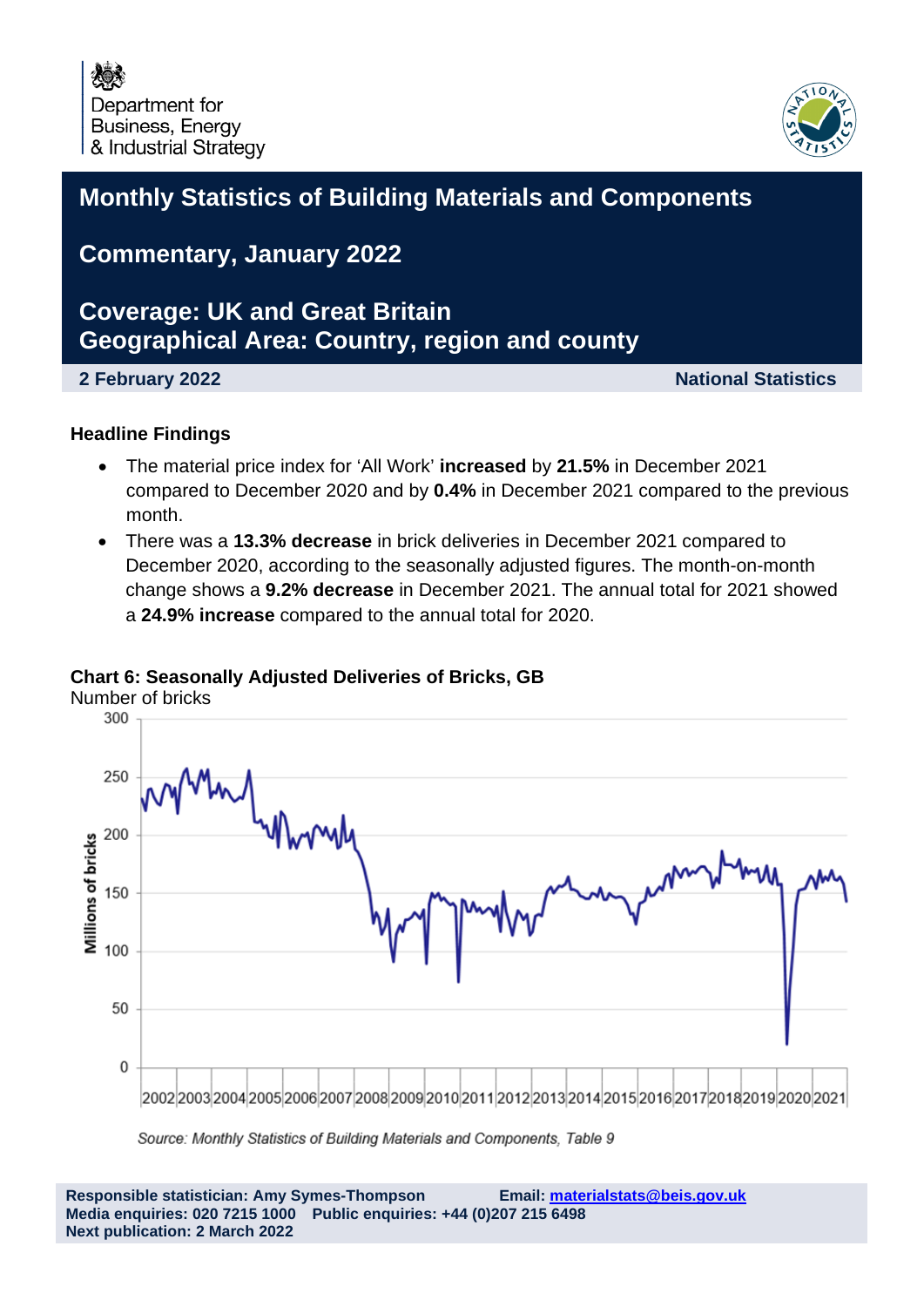## **Contents**

| Bank of England Summary of Business Conditions __________________________________ 13 |     |
|--------------------------------------------------------------------------------------|-----|
|                                                                                      |     |
|                                                                                      |     |
|                                                                                      |     |
|                                                                                      |     |
|                                                                                      |     |
|                                                                                      | 18  |
|                                                                                      |     |
|                                                                                      | -20 |
| Future updates to these statistics                                                   | 20  |
|                                                                                      | 20  |
|                                                                                      | 21  |
|                                                                                      | 21  |
|                                                                                      | 21  |
|                                                                                      | 21  |
|                                                                                      | 22  |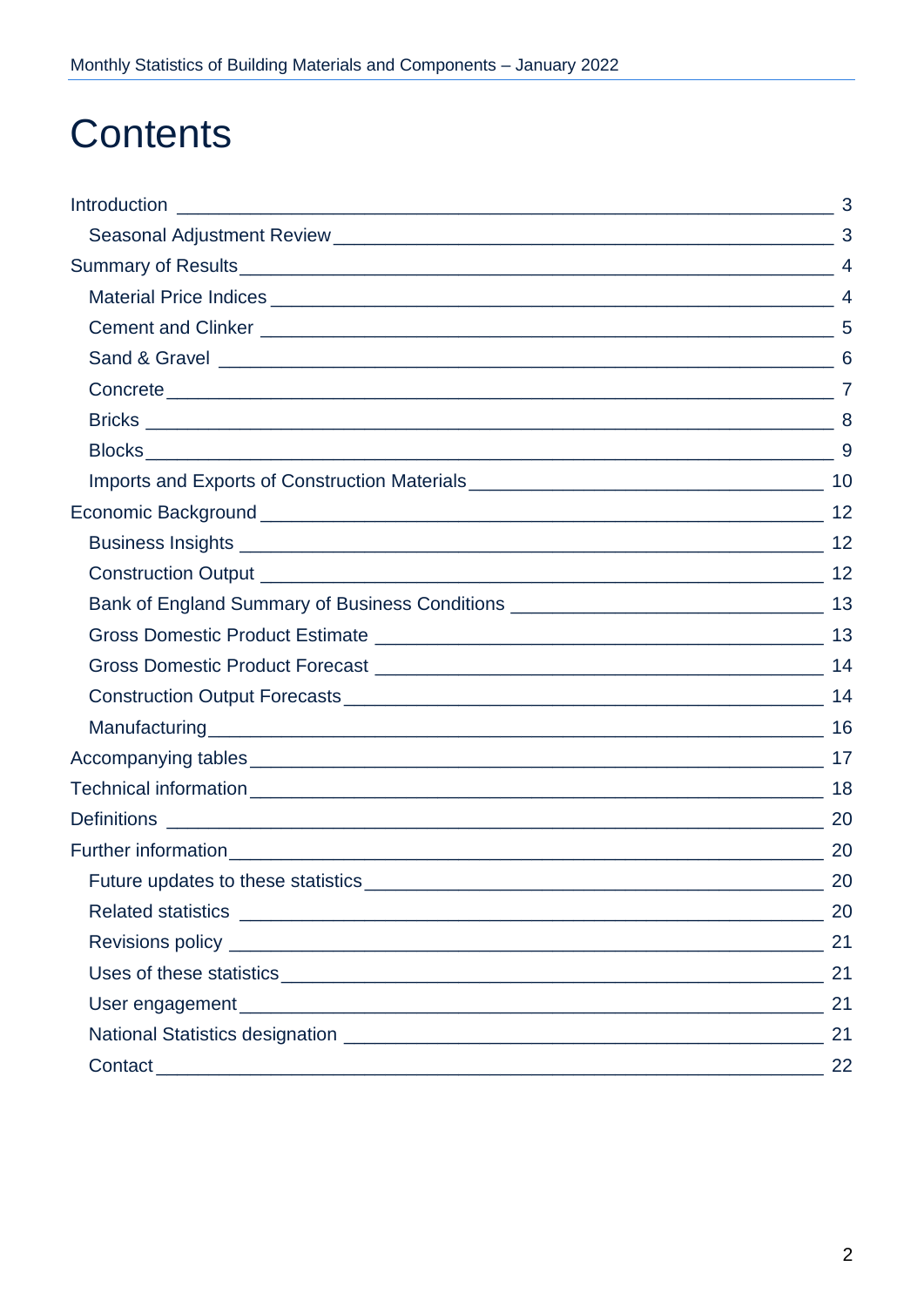## <span id="page-2-0"></span>Introduction

This commentary accompanies the latest Monthly Statistics of Building Materials and Components data tables, published on the BEIS building materials web [page](https://www.gov.uk/government/organisations/department-for-business-innovation-skills/series/building-materials-and-components-monthly-statistics-2012) on 2 February 2022. It provides an overview of recent trends in the data presented in the tables.

The data tables present the latest detailed information on selected building materials and components. They cover the following building materials statistics:

- Construction material price indices (monthly, UK)
- Sand and gravel sales (quarterly, GB\*)
- Slate production, deliveries and stocks (quarterly, GB)
- Cement and clinker production, deliveries and stocks (annual, GB)
- Bricks production, deliveries and stocks (monthly, GB\*)
- Concrete building blocks production, deliveries and stocks (monthly, GB\*)
- Concrete roofing tiles production, deliveries and stocks (quarterly, GB)
- Ready-mixed concrete deliveries (quarterly, UK)
- Values of overseas imports and exports trades for selected materials and components for use in construction (quarterly, UK)
- Value of EU and Non-EU Trade for selected materials and components for use in construction (annual, UK)

Note: \* Regional figures available

These statistics support analysis of the construction materials market and business planning. They are regularly reported in the construction press and are used for a variety of purposes, including policy development and evaluation concerning the construction products industry, as well as monitoring market trends. Further detail is available in this document under [Uses of](#page-20-1) these [statistics.](#page-20-1)

### <span id="page-2-1"></span>Seasonal Adjustment Review

Seasonally adjusted series for deliveries of bricks, concrete blocks, ready-mixed concrete and sales of sand and gravel are published in the data tables. The purpose of correcting the reported series is to allow for seasonal factors such as winter weather (including the reduction in hours of daylight, and frost and rain) and other seasonal events such as Christmas and Easter. Thus, seasonally adjusted figures show the underlying trend more clearly. Further information can be found in this document under Technical [Information.](#page-17-0)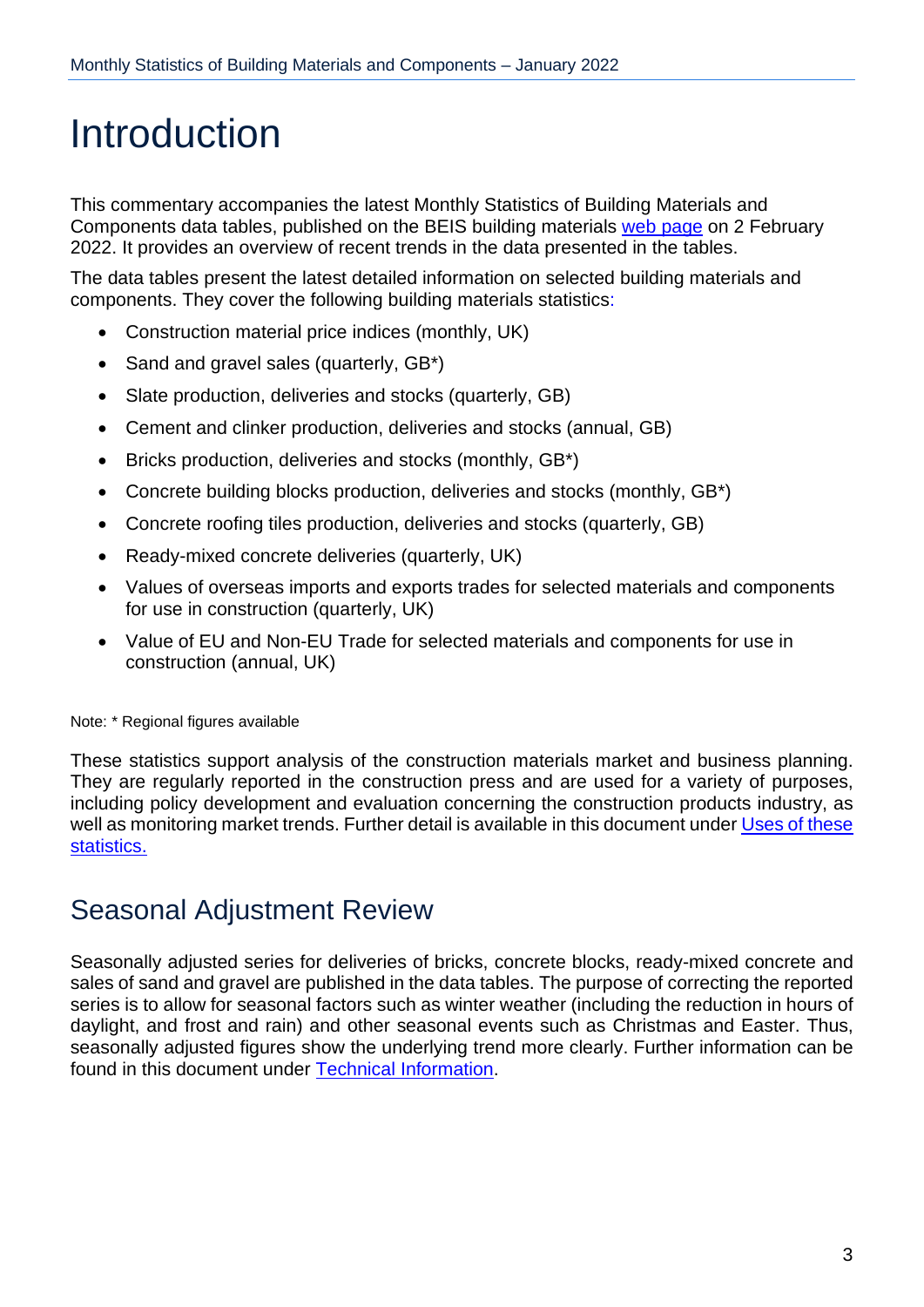# <span id="page-3-0"></span>Summary of Results

### <span id="page-3-1"></span>Material Price Indices

#### **Chart 2: Construction Material Price Indices, UK**

Index, 2015 = 100



Source: Monthly Statistics of Building Materials and Components, Table 1

#### **Year-on-year change (December 2020 to December 2021)**

| New Housing           | 19.7% |
|-----------------------|-------|
| <b>Other New Work</b> | 21.3% |
| Repair & Maintenance  | 23.2% |
| All Work              | 21.5% |
|                       |       |

#### **Month-on-month change (November 2021 to December 2021)**

| New Housing           | 0.4% |
|-----------------------|------|
| <b>Other New Work</b> | 0.5% |
| Repair & Maintenance  | 0.3% |
| All Work              | 0.4% |
|                       |      |

 Looking at the longer-term change, the material price index for **'All Work' increased by 21.5%** in December 2021 compared to the same month the previous year.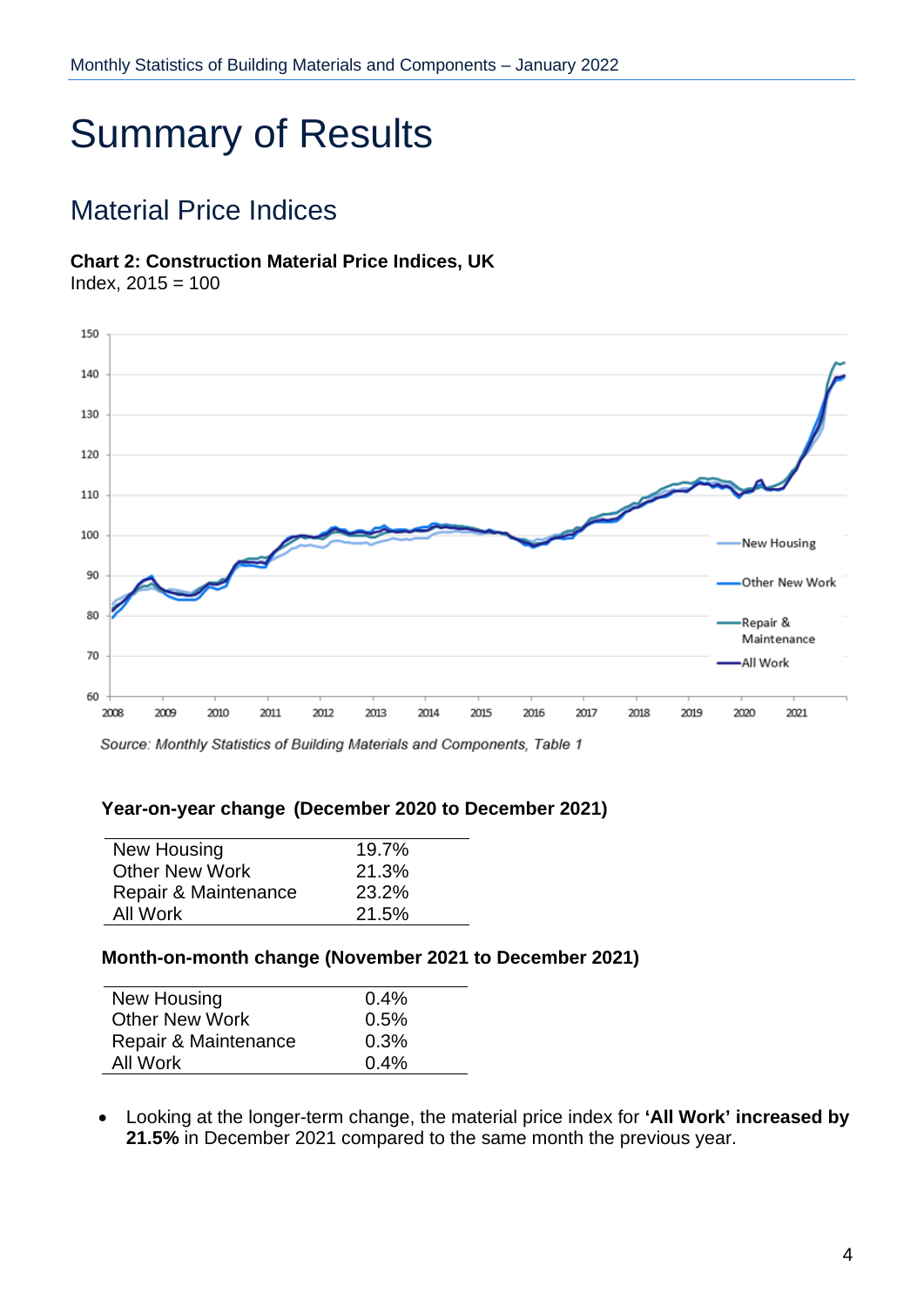#### **Table 1: Construction materials experiencing the greatest price increases and decreases in the 12 months to December 2021, UK**

| <b>Construction Materials</b>                           | Year-on-year<br>% change |
|---------------------------------------------------------|--------------------------|
| <b>Greatest price increases</b>                         |                          |
| Particle board                                          | 59.9                     |
| <b>Fabricated structural steel</b>                      | 58.8                     |
| Concrete reinforcing bars                               | 51.4                     |
| <b>Greatest price decreases</b>                         |                          |
| Gravel, sand, clays & kaolin (including aggregate levy) | $-6.4$                   |
| Screws etc.                                             | $-4.8$                   |
| Gravel, sand, clays & kaolin (excluding aggregate levy) | $-2.2$                   |

The aggregated construction material price index hides larger price movements for some specific products and materials. The three largest increases and decreases are presented here.

*Source: Monthly Statistics of Building Materials and Components, Table 2*

### <span id="page-4-0"></span>Cement and Clinker

#### **Chart 3: Production of Cement and Clinker, GB**



Weight of cement & clinker

- Cement production fell by 11.4% to 8.0 million tonnes in 2020, compared to 9.1 million tonnes the previous year. This follows a fall of 1.3% in 2019. Pre-recession production peaked in 2007 at 11.9 million tonnes.
- Production of clinker fell by 11.4% to 6.9 million tonnes in 2020, compared to 7.8 million tonnes the previous year. This follows a rise of 1.2% in 2019. Pre-recession production stood at 10.2 million tonnes in 2007.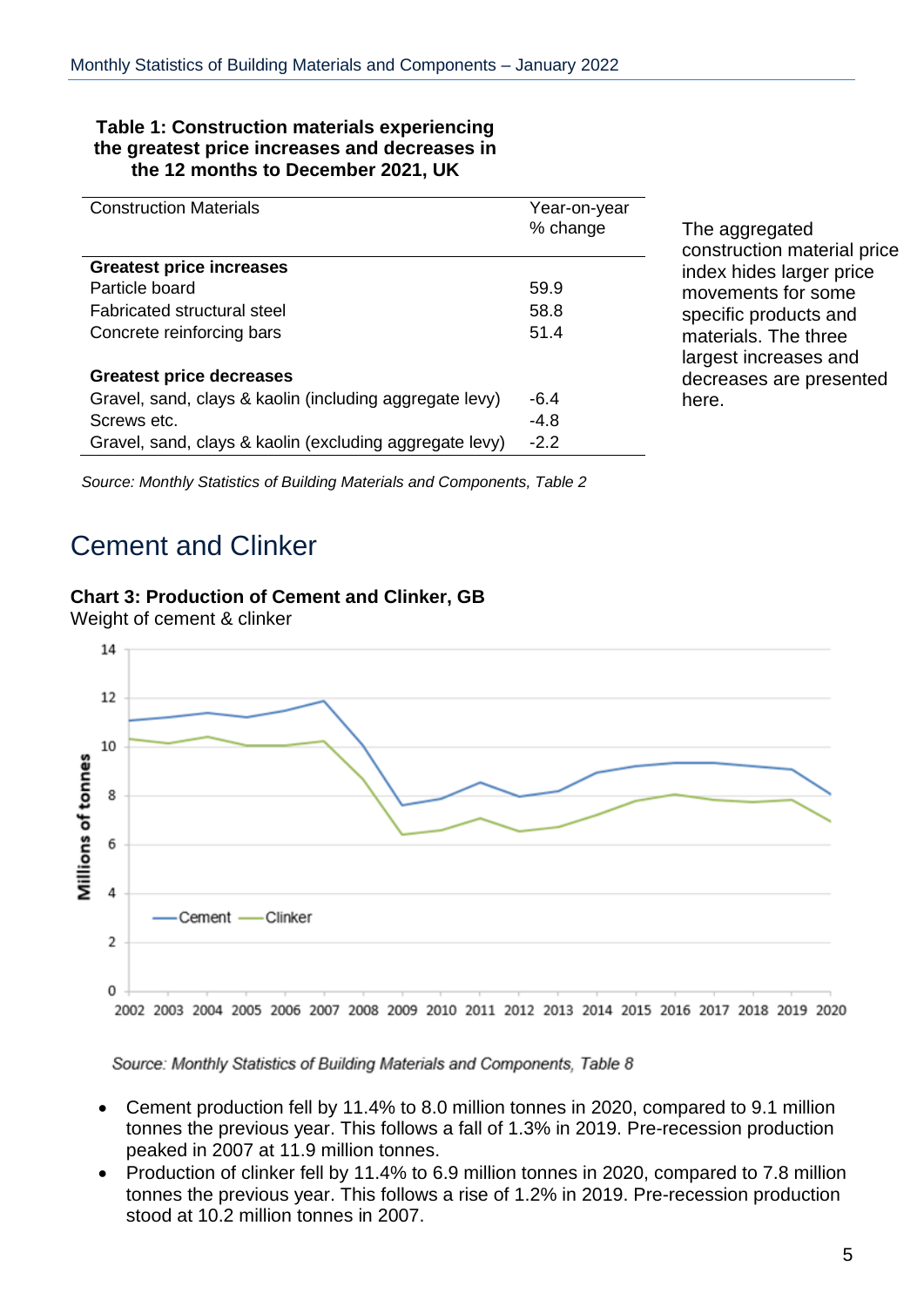### <span id="page-5-0"></span>Sand & Gravel

### **Chart 4: Seasonally Adjusted Sales of Sand & Gravel, GB**

Weight of sand & gravel

![](_page_5_Figure_4.jpeg)

- Sales of sand & gravel **increased** by **4.6%** in Quarter 4 2021 compared to Quarter 3 2021, according to the seasonally adjusted data.
- This followed a decrease of 3.9% in Quarter 3 2021.
- Comparing Quarter 4 2021 to Quarter 1 2020 (before the start of national restrictions due to the Covid-19 pandemic), sales have **decreased** by **0.2%**.
- Comparing Quarter 4 2021 to Quarter 4 2020, sales have **increased** by **7.8%**.
- Seasonally adjusted sales of sand & gravel have consistently remained below levels typically seen before the recession of 2008 to 2009 and have dropped recently due to the Covid-19 pandemic.
- From Quarter 1 2019, sand and gravel data reported in this publication includes recycled material.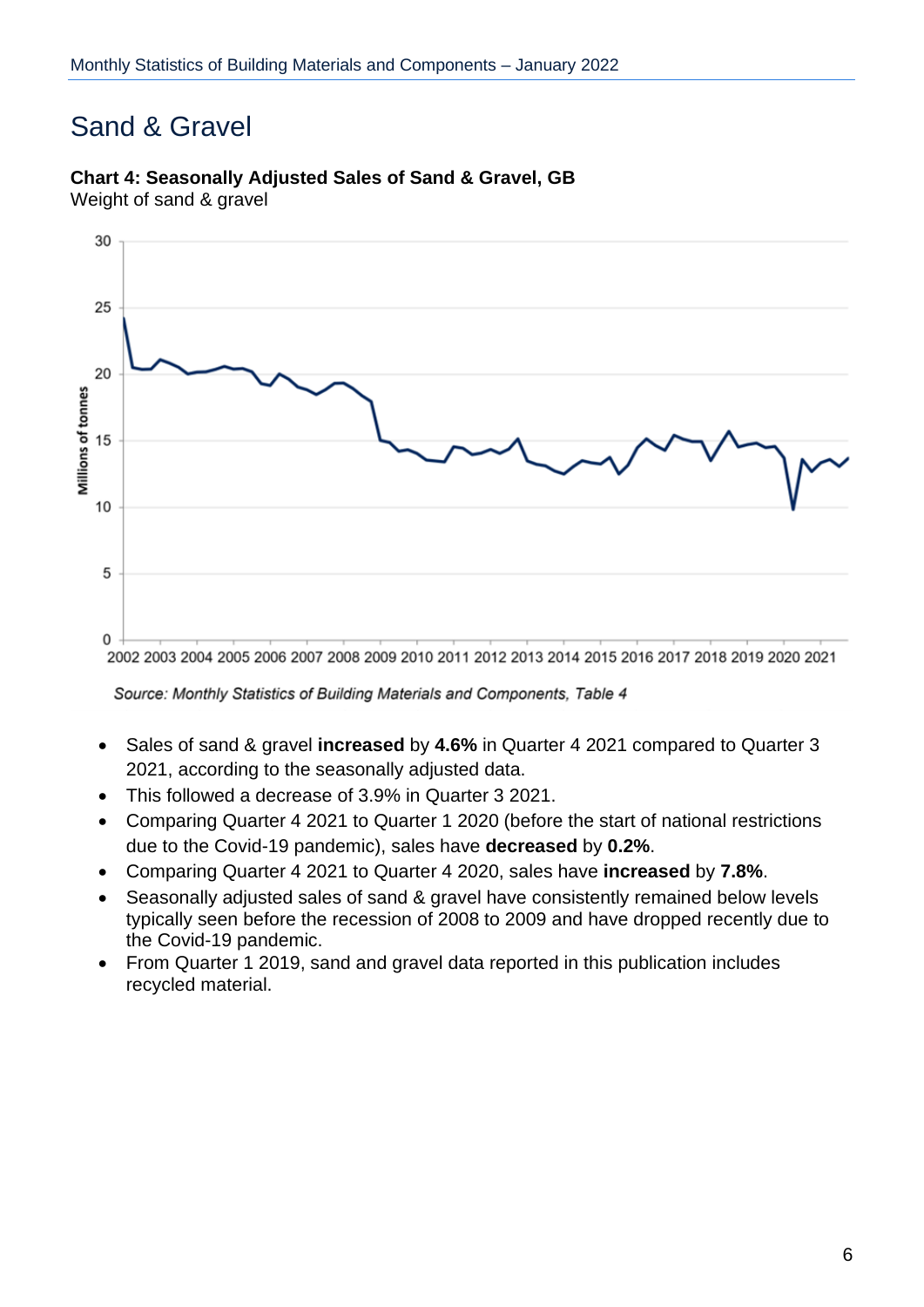### <span id="page-6-0"></span>**Concrete**

![](_page_6_Figure_2.jpeg)

#### **Chart 5: Seasonally Adjusted Sales of Ready-Mixed Concrete, GB** Volume of concrete

- Ready-mixed concrete sales **decreased** by **4.3%** in Quarter 3 2021 compared to Quarter 2 2021, according to the seasonally adjusted data.
- This followed a 4.3% increase in Quarter 2 2021.
- Sales in Quarter 3 2021 **increased** by **1.1%** compared to Quarter 1 2020 (before the start of national restrictions due to the Covid-19 pandemic), following a 5.7% increase in Quarter 2 2021, on the same basis. Sales **increased** by **5.0%** in Quarter 3 2021 compared to Quarter 3 2020.
- After the 2008 to 2009 recession, seasonally adjusted sales of ready-mixed concrete had been recovering steadily since Q2 2012, until the recent drop due to the Covid-19 pandemic.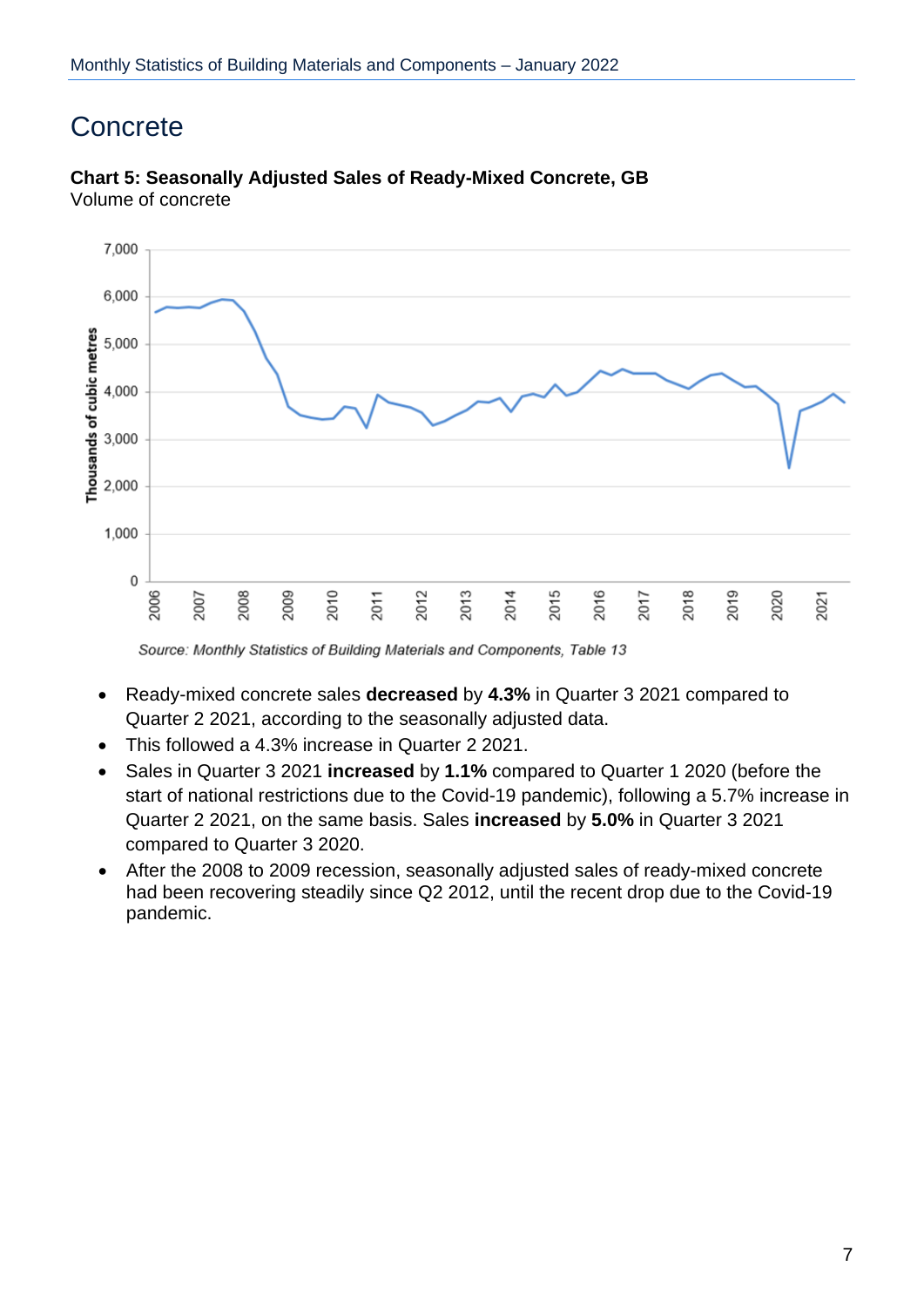### <span id="page-7-0"></span>**Bricks**

![](_page_7_Figure_2.jpeg)

#### **Chart 6: Seasonally Adjusted Deliveries of Bricks, GB** Number of bricks

- There was a **13.3% decrease** in brick deliveries in December 2021 compared to December 2020, according to the seasonally adjusted figures.
- This followed a 1.1% decrease in November 2021, compared to November 2020.
- The month-on-month change shows a **9.2% decrease** in December 2021.
- This followed a 4.1% decrease in November 2021, on the same basis.
- Deliveries of bricks declined during the recession of 2008 to 2009. They have recovered slowly since 2013, until the drop due to the Covid-19 pandemic.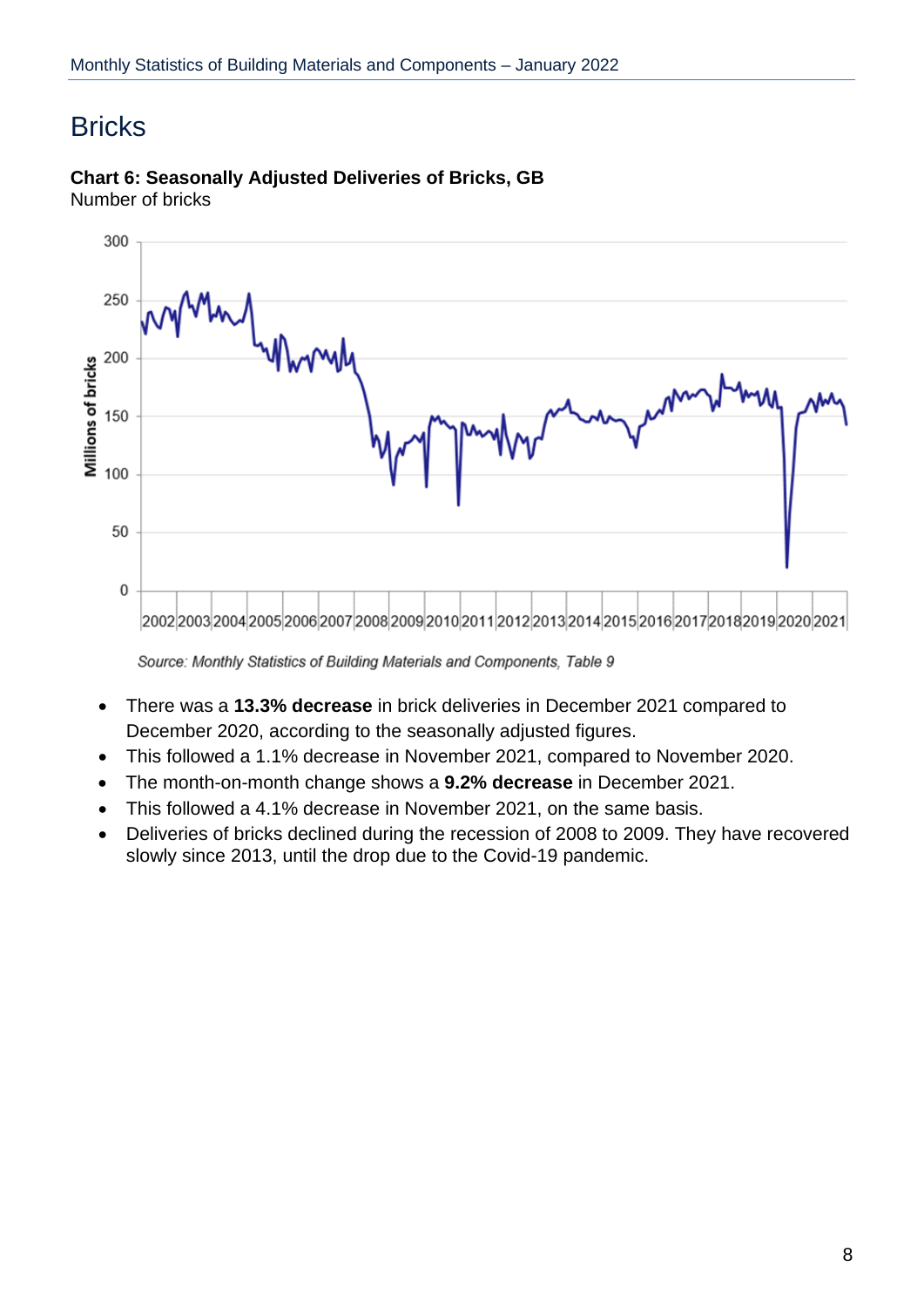### <span id="page-8-0"></span>**Blocks**

![](_page_8_Figure_2.jpeg)

#### **Chart 7: Seasonally Adjusted Deliveries of Concrete Blocks, GB** Area of concrete blocks

Source: Monthly Statistics of Building Materials and Components, Table 11

- There was an **14.0% increase** in concrete block deliveries in December 2021 compared to December 2020, according to the seasonally adjusted figures.
- This followed a 11.7% increase in November 2021, compared to November 2020.
- The month-on-month change shows a **2.1% increase** in December 2021.
- This followed a 5.3% increase in November 2021, on the same basis.
- Concrete block deliveries declined during the recession of 2008 to 2009. The general trend has been one of growth since 2013, interrupted by the Covid-19 pandemic.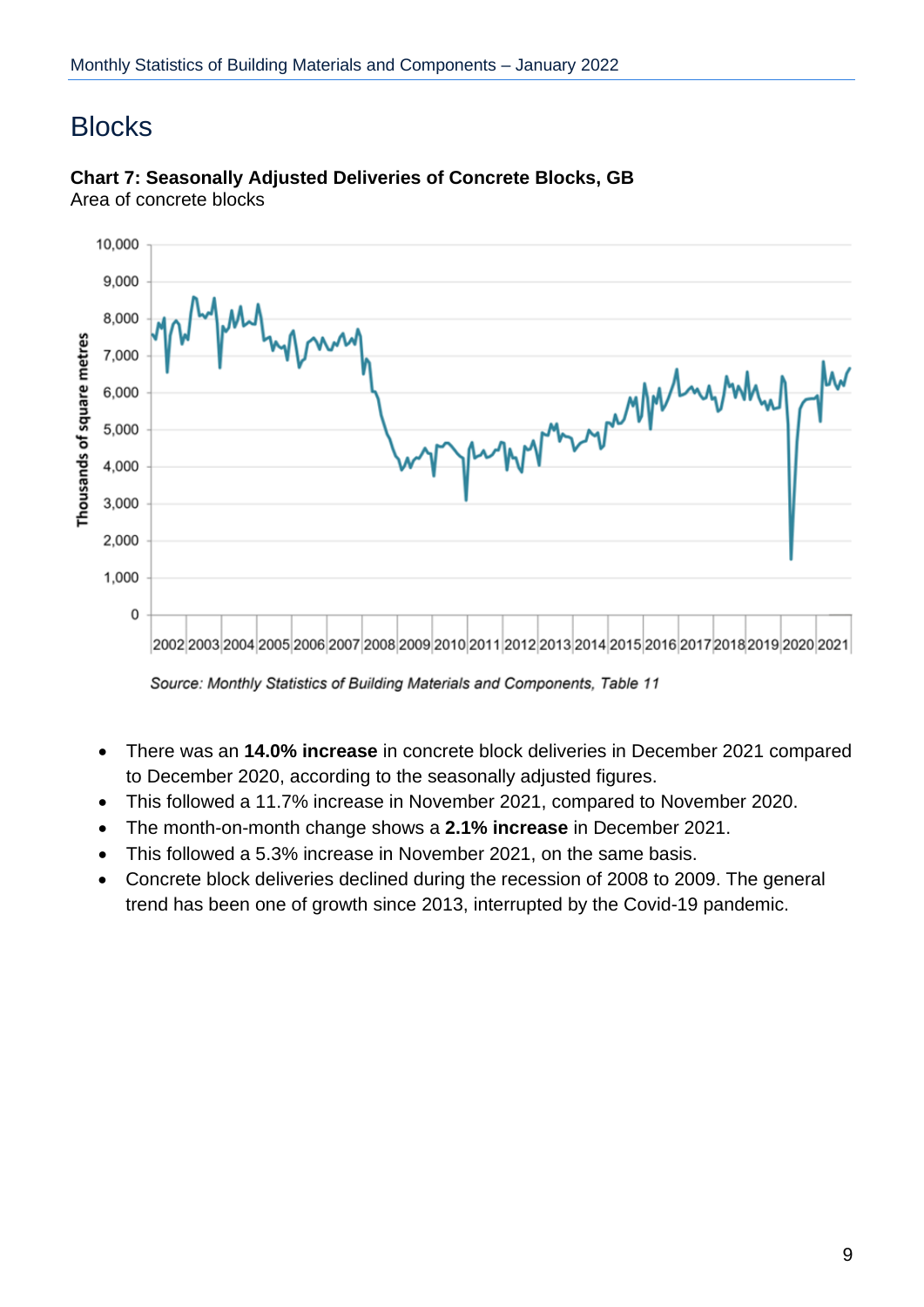### <span id="page-9-0"></span>Imports and Exports of Construction Materials

![](_page_9_Figure_2.jpeg)

**Chart 8: Quarterly Exports and Imports of Construction Materials, UK** Value in pounds sterling

- **Imports** of construction materials **increased** by £532 million in Q3 2021 compared to the previous quarter, **an increase** of 10.7%.
- **Exports** of construction materials **decreased** by £35 million in Q3 2021 compared to the previous quarter, **a decrease** of 1.9%.
- As a result, between Q2 2021 and Q3 2021, the **quarterly trade deficit widened** by £567 million to £3,687 million, **an increase** of 18.2%.
- Over the whole of 2020, **imports** of construction materials **decreased** by **11.0%** compared to 2019, from £18,144 million to £16,144 million.
- In the same period **exports decreased** by **10.4%**, from £7,723 million to £6,916 million.
- Over the period from Quarter 1 1984 to Quarter 3 2021, construction materials imports have increased, on average (per quarter), by 4.7%. Over the same period, exports increased by an average of 1.9% per quarter.
- The trade deficit was historically at its smallest throughout the 1990s, with a mean of £309 million over this period. This trade deficit was 24% of the value of imports. As of Quarter 3 2021, the trade deficit is £3,687 million, 67% of the value of imports.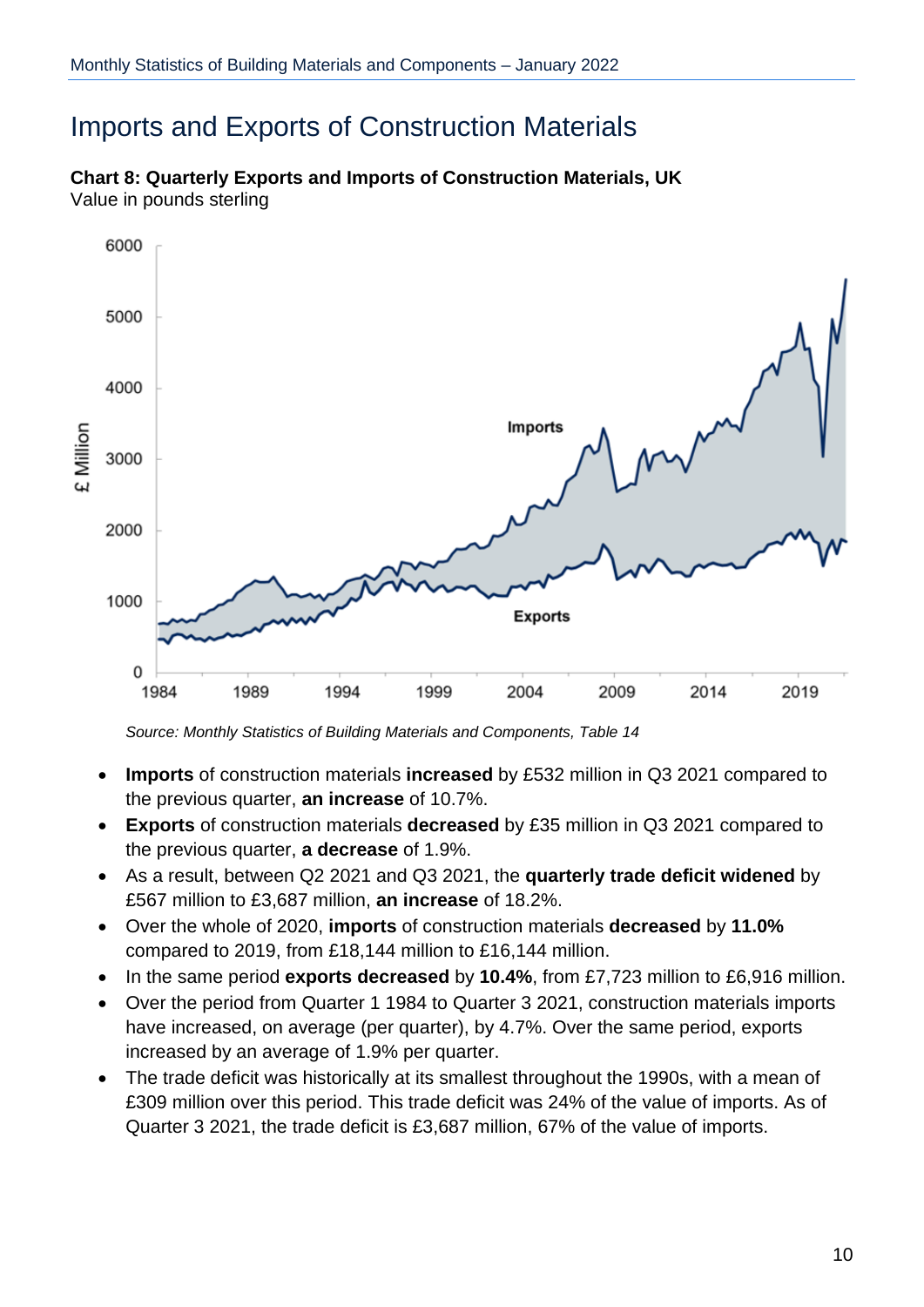| <b>Top-5 Exported</b><br><b>Materials</b> | £ million | <b>Top-5 Imported</b><br><b>Materials</b> | £ million |
|-------------------------------------------|-----------|-------------------------------------------|-----------|
| <b>Electrical Wires</b>                   | 930       | <b>Electrical Wires</b>                   | 1,863     |
| Paints & Varnishes                        | 688       | Lamps & Fittings                          | 871       |
| Plugs & Sockets                           | 356       | Sawn Wood> 6mm thick                      | 833       |
| Air Conditioning<br>Equipment             | 330       | Linoleum floors and<br>coverings          | 560       |
| Lamps & Fittings                          | 326       | Air Conditioning<br>Equipment             | 551       |

#### **Table 2: Top-5 Exported and Imported Construction Materials in 2020**

The top five exported materials in 2020 accounted for 38% of total construction material exports.

The top five imported construction materials in 2020 accounted for 29% of total construction material imports.

*Source: Monthly Statistics of Building Materials and Components, Table 14*

#### **Table 3: UK Trade of Construction Materials with EU and Non-EU Countries, 2020**

| <b>All Building Materials &amp; Components</b> |       |        |
|------------------------------------------------|-------|--------|
| £ million (% of total trade in italics)        | FU    | Non-EU |
| Imports                                        | 9,424 | 6,720  |
|                                                | 58%   | 42%    |
| <b>Exports</b>                                 | 3,995 | 2,921  |
|                                                | 58%   | 42%    |
|                                                |       |        |

Compared to prerecession levels in 2007, the share of total UK construction material exports going to the EU has declined from 70% to 58%.

*Source: Monthly Statistics of Building Materials and Components, Table 15*

#### **Table 4: Top 5 UK Export and Import Markets for Construction Materials in 2020**

| <b>Top-5 Export</b> |           | <b>Top-5 Import</b> |           |
|---------------------|-----------|---------------------|-----------|
| <b>Markets</b>      | £ million | <b>Markets</b>      | £ million |
| Republic of Ireland | 1,219     | China               | 2,945     |
| Germany             | 685       | Germany             | 2,094     |
| <b>USA</b>          | 587       | Italy               | 1016      |
| France              | 535       | Turkey              | 788       |
| <b>Netherlands</b>  | 488       | Spain               | 771       |

*Source: HMRC Overseas Trade Statistics*

*The ['Rotterdam](http://www.publications.parliament.uk/pa/ld200708/ldhansrd/text/81126w0010.htm#81126w0010.htm_spnew6) Effect' (also known as the 'Antwerp Effect') may affect trade figures. This is explained in detail by HM Revenue & [Customs.](https://www.uktradeinfo.com/statistics/noneuoverseastrade/aboutoverseastradestatistics/user%20support/edicom_rotterdam_effect_2005.pdf)*

The top five export markets comprised 51% of total construction materials exports in 2020. The Republic of Ireland remains the largest market, despite having shrunk from a prerecession peak of 27% of total exports in 2007, to 18% in 2020.

The top 5 import markets comprised 47% of total construction materials imports in 2020. 18% of all imports are from China.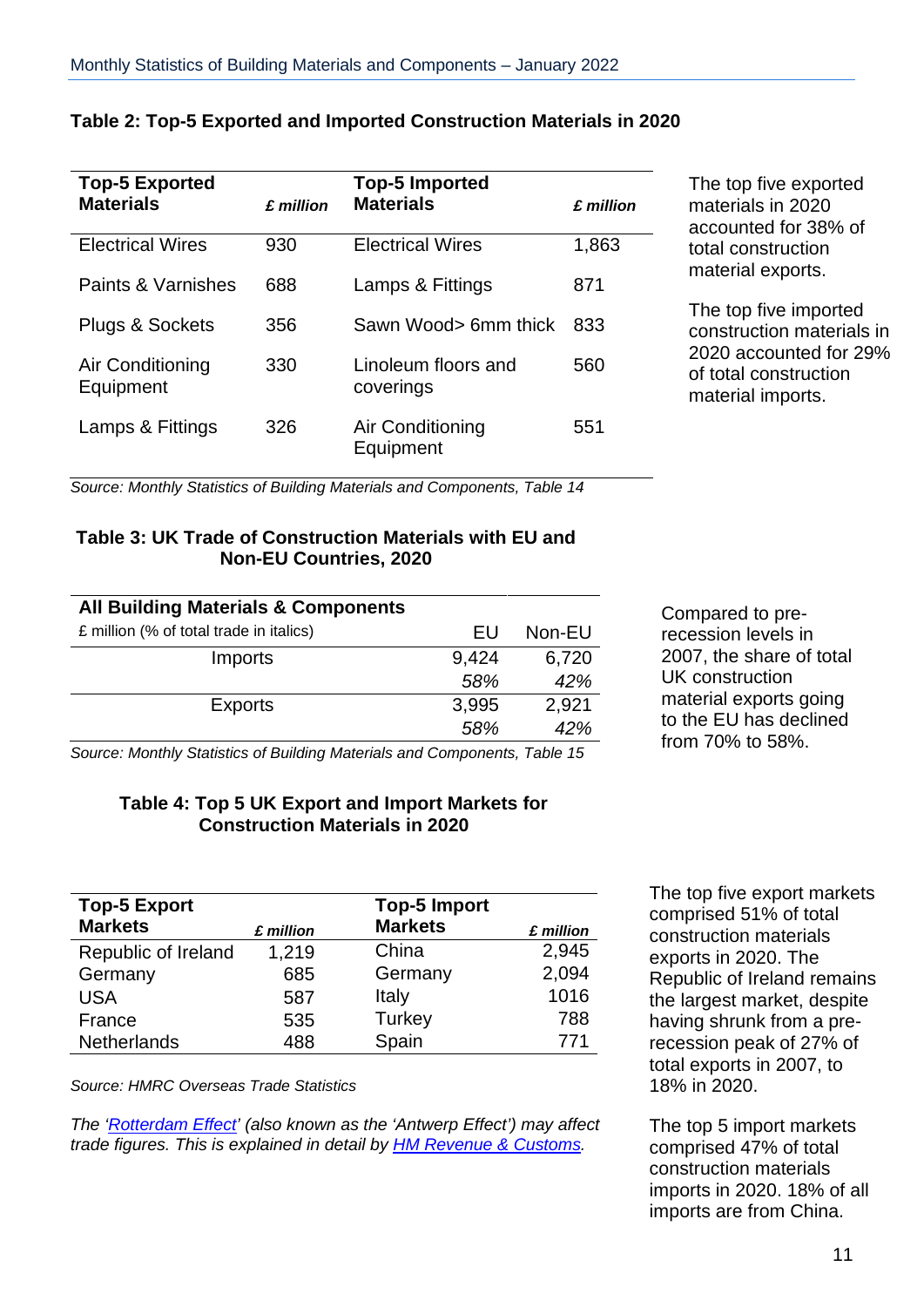# <span id="page-11-0"></span>Economic Background

### <span id="page-11-1"></span>Business Insights

The **Office for National Statistics** published further information from their fortnightly [Business](https://www.ons.gov.uk/businessindustryandtrade/business/businessservices/bulletins/businessinsightsandimpactontheukeconomy/27january2022)  [insights and impact on the UK economy](https://www.ons.gov.uk/businessindustryandtrade/business/businessservices/bulletins/businessinsightsandimpactontheukeconomy/27january2022) publication on  $27<sup>th</sup>$  January 2022, which was live for the period from 10<sup>th</sup> January 2022 to  $23^{\frac{1}{10}}$  January 2022 and referenced the period from 27<sup>th</sup> December 2021 to 9<sup>th</sup> January 2022.

*Key points:*

- Between 10<sup>th</sup> January and 23<sup>rd</sup> January 2022, weighted by count, 86.7% of construction firms said they were currently fully trading compared with an all-industry average of 80.1%: some 8.4% of construction firms said they were currently partially trading compared with an all-industry average of 11.9%.
- Extember 27<sup>th</sup> December 2021 and 9<sup>th</sup> January 2022, weighted by count, 23.2% of construction firms reported their turnover had decreased in the last two weeks, compared with normal expectations, 49.7% reported turnover had not been affected, 4.1% reported turnover had increased and 23.0% were unsure.
- Between 10<sup>th</sup> January and 23<sup>rd</sup> January 2022, weighted by count, 3.6% of construction firms reported having low confidence they would survive the next 3 months, 35.2% reported moderate confidence and 51.4% reported being highly confident they would survive the next 3 months.
- **Between 10<sup>th</sup> January and 23<sup>rd</sup> January 2022, weighted by count, some 20% of construction** firms reported experiencing a shortage of workers, compared to an all-industry average of around 13%.
- **Between 27th December 2021 and 9th January 2022, weighted by count, 50.6% of** construction firms reported being able to get the goods, materials and services they needed from within the UK, whilst 25.1% reported being able to get the goods, materials and services they needed from within the UK but having to change suppliers or find alternative solutions to do so. A further 3.3% reporting they had not been able to the materials, goods or services needed from within the UK.

### <span id="page-11-2"></span>Construction Output

The **Office for National Statistics** published a provisional estimate of [construction](https://www.ons.gov.uk/businessindustryandtrade/constructionindustry/bulletins/constructionoutputingreatbritain/november2021) output for November 2021 on 14th January 2022.

- Monthly construction output increased by 3.5% in volume terms in November 2021, which is the largest monthly rise seen in construction output growth since March 2021; anecdotal evidence from survey returns suggested the strong demand for work, in combination with supply chain bottlenecks for certain products easing and the unseasonal mild and dry weather were the main reasons for the increase.
- The increase in monthly construction output in November 2021 came solely from an increase in new work (5.7%) as repair and maintenance saw a slight decline of 0.2% on the month.
- Because of the strong November 2021 monthly growth and minimal revisions to previous months, the level of construction output in November 2021 was 1.3% (£197 million) above the February 2020 pre-coronavirus (COVID-19) pandemic level; although new work was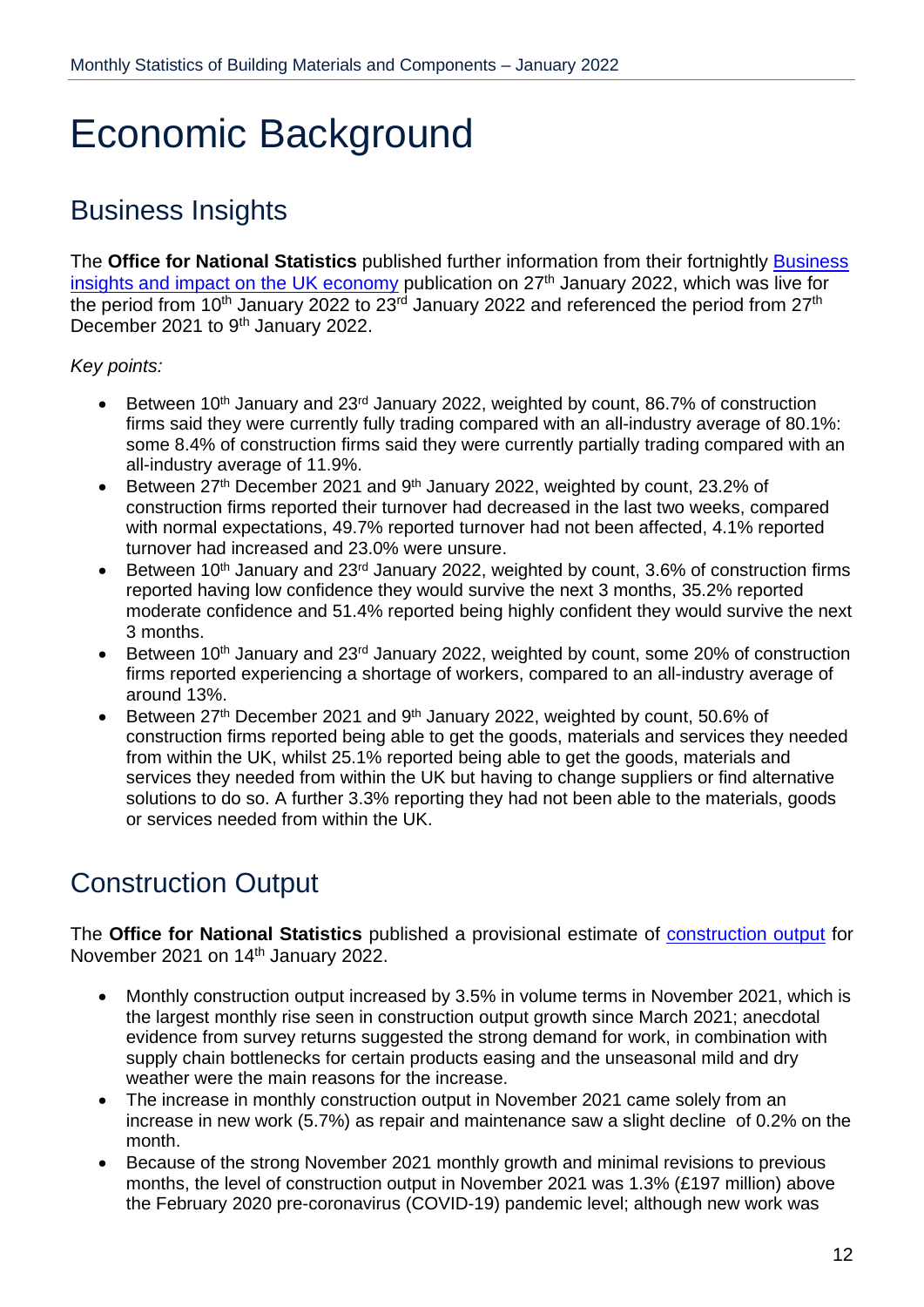1.6% (£148 million) below the February 2020 level, repair and maintenance work was 6.9% (£345 million) above the February 2020 level.

- The recovery to date, since the falls at the start of the pandemic, is mixed at a sector level, with infrastructure 49.3% (£923 million) above and private commercial 28.0% (£698 million) below their respective February 2020 levels in November 2021.
- Alongside the monthly increase, construction output rose 1.6% in the three months to November 2021, the first three-monthly increase since July 2021, with similar increases seen in both new work, and repair and maintenance (1.5% and 1.6% respectively).

### <span id="page-12-0"></span>Bank of England Summary of Business Conditions

The **Bank of England** published its most recent update to the Agents' [Summary of](https://www.bankofengland.co.uk/agents-summary/2021/2021-q4) Business [Conditions](https://www.bankofengland.co.uk/agents-summary/2021/2021-q4) on 16<sup>th</sup> December 2021, covering intelligence gathered between mid-July and early September 2021.

*Key points:*

- Construction output slowed as materials, labour shortages and cost increases weighed on activity.
- There were widespread reports of output being constrained by supply-chain issues that affected the availability of materials and labour shortages.
- Demand for new build private housing remained strong and supported activity, though some housebuilders said shortages and planning delays had led to slower build rates.
- Some contacts said that there was caution about committing to new developments due to the uncertainty caused by supply bottlenecks, rising materials and labour costs, lack of availability of land and planning difficulties.
- There were also reports of construction projects being postponed due to higher materials costs, and a few instances of companies going into administration, due to the impact of higher costs on their margins.
- By contrast, some contacts reported positive demand for renovation work for residential and commercial properties. Public infrastructure projects also continued to support construction output, though there were also some reports of slowing demand from this source.

### <span id="page-12-1"></span>Gross Domestic Product Estimate

The **Office for National Statistics** published estimates of GDP for [November 2021](https://www.ons.gov.uk/economy/grossdomesticproductgdp/bulletins/gdpmonthlyestimateuk/november2021) on 14 January 2022:

*Key points:*

- Gross domestic product (GDP) is estimated to have grown by 0.9% in November 2021 and is above its pre-coronavirus (COVID-19) pandemic level (February 2020) for the first time, by 0.7%.
- Services (0.7%), production (1.0%) and construction (3.5%) output all increased between October and November 2021; this means that services and construction output are both 1.3% above their pre-coronavirus levels while production remains 2.6% below.
- In the latest month, output in consumer-facing services grew by 0.8%, mainly because of a 1.4% increase in retail trade, while all other services rose by 0.6%; consumer-facing services are still 5.0% below their pre-coronavirus levels, while all other services are 2.9% above.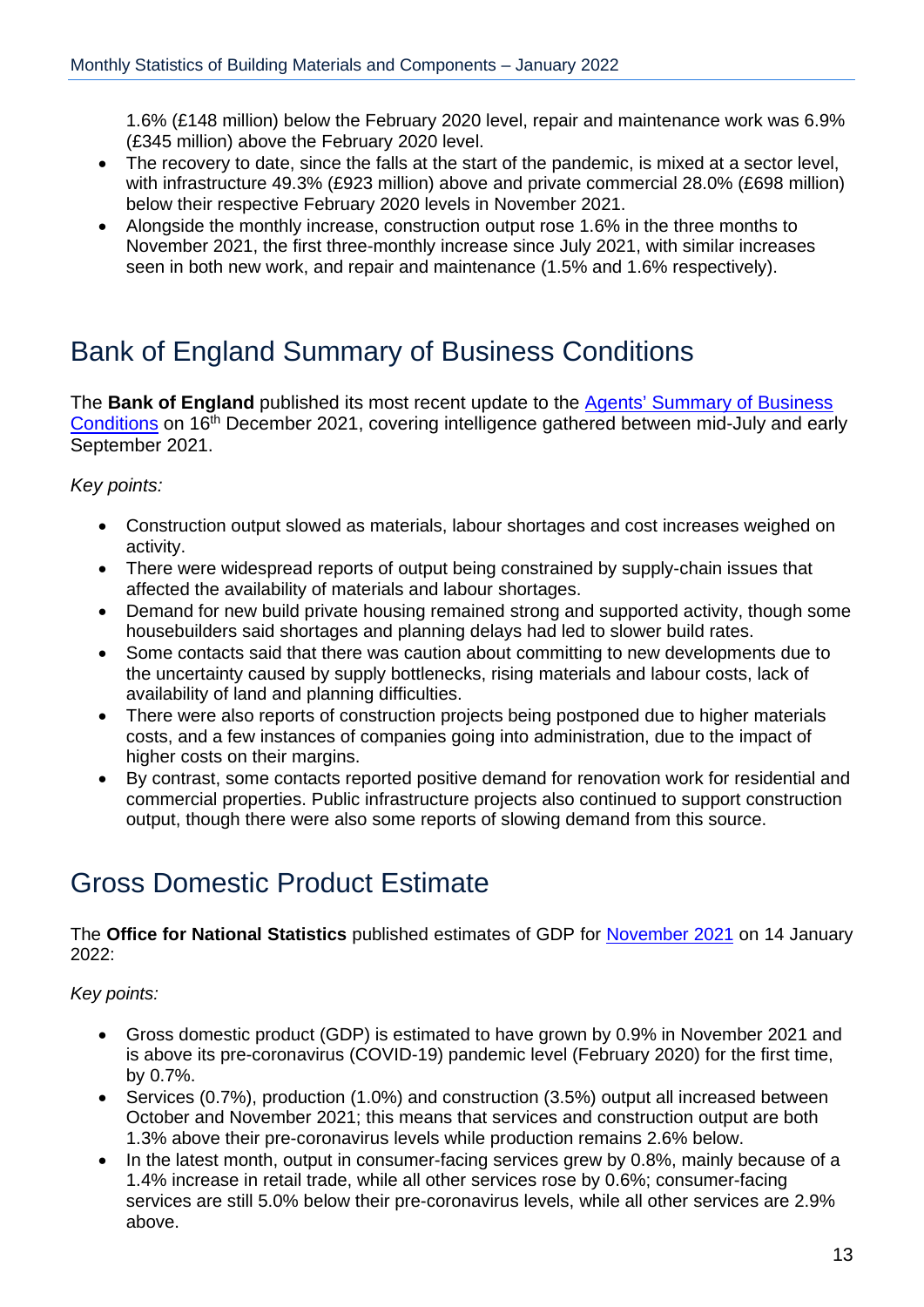• If there are no other data revisions, quarterly GDP for Quarter 4 (Oct to Dec) 2021 will either reach or surpass its pre-coronavirus level (Quarter 4 2019), provided our monthly December 2021 estimate does not fall by more than 0.2%.

### <span id="page-13-0"></span>Gross Domestic Product Forecast

The latest monthly **Consensus Economics** [forecast](http://www.consensuseconomics.com/download/G7_Economic_Forecasts.htm) survey (which uses an average of private sector forecasts) results were published in January 2022.

#### *Key points:*

- The mean GDP forecast for 2022 is 4.3% growth, down from 4.7% the previous month's survey.
- The mean GDP growth forecast for 2023 is 2.2%.

The **Office for Budget Responsibility** published a new [Economic and](https://obr.uk/efo/economic-and-fiscal-outlook-october-2021/) Fiscal Outlook on 27<sup>th</sup> October 2021.

 GDP is expected to grow by 6.5% in 2021 (up from 4.0% from the previous forecast) and to reach pre-pandemic levels by the turn of the year.

### <span id="page-13-1"></span>Construction Output Forecasts

**Experian** published their Winter 2021/2022 [forecasts](http://www.experian.co.uk/economics/economic-forecasts/uk-construction-forecast.html) for the construction sector in January 2022.

#### *Key points:*

- The expectation is that in 2021 the construction industry recovered (+14%) most, but not all, of the contraction seen in 2020. However, there were substantial differences in sector performance, ranging from soaring output levels in the infrastructure sector (+36%) to a further decline in commercial construction (-2%).
- The trend for construction over the 2022 to 2024 period is predicted to be similar to the economy as a whole, although growth is projected to be stronger in the former, driven by strong private housing, investment in rail, health and education stock, and industrial construction in particular. The primary risk to the forecasts is the rapid spread of the Omicron variant of the Covid 19 virus, which in a worst-case scenario could lead to a fourth national lockdown across the UK.
- Public housing is one of only two sectors, the other being the commercial one, in which output is projected to be still below its pre-pandemic level in 2024. Output in the sector fell by almost a third in 2020 and the recovery last year has been a modest 4%. While growth over the three years to 2024 is expected to average around 5% per annum, in the normal course of events a reasonable level of expansion, it will still not be enough to take output back to 2019 levels.
- New infrastructure output is estimated to have soared in 2021, by well over a third, after only a modest fall of around 5% in the previous year, making the sector by far the best performer during the two years of the pandemic so far. Electricity, roads and rail (notwithstanding issues around the accuracy of ONS sub-sector breakdowns) were the primary drivers of the very strong growth last year. However, having surged so strongly in 2021, infrastructure output is expected to increase only moderately in the three years to 2024.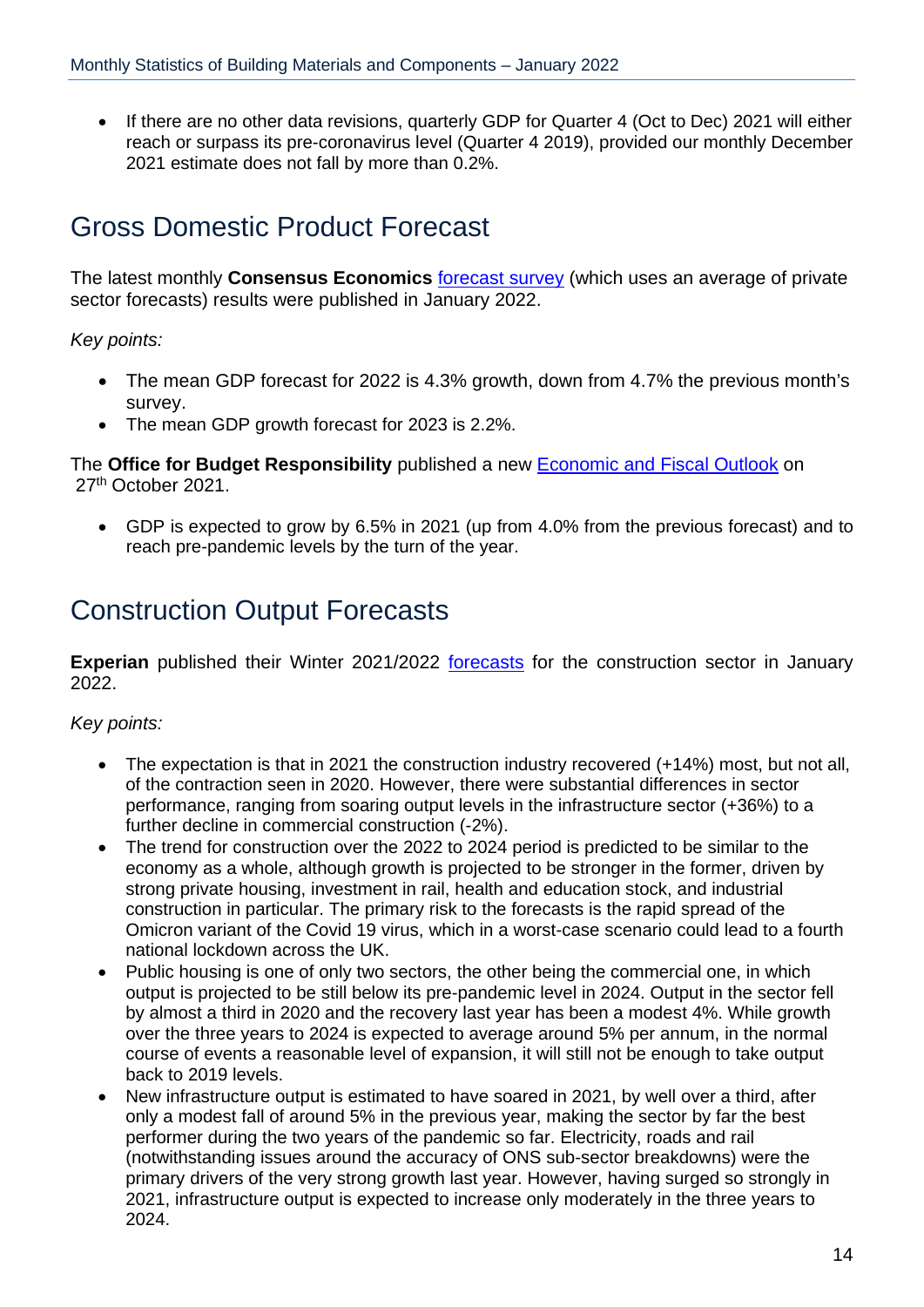- The public non-residential building sector struggled to show much growth last year, with output in by far the biggest sub-sector, education, which accounts for nearly 50% of the sector, stagnant. However, the drive to build 500 new schools by 2030, combined with a rise in university work should mean that the period of stagnation is short lived, and expansion returns from 2022 onwards.
- Industrial construction output rose only marginally in 2021, with the warehouse sub-sector experiencing its first contraction for seven years. However, the sector should return to growth this year and over the three-year forecast period is projected to see the strongest rate of expansion of any construction sector, averaging nearly 13% per annum.
- The commercial construction sector suffered one of the biggest contractions in 2020, but it was the only sector to see a fall last year, of an estimated 2%. The big decline in GDP in 2020, substantial changes to office working practices, big drops in footfall and an even faster rise in online retailing, and the complete lockdown of some sectors during the course of the year combined to sharply reduce the demand for new facilities. The problem the sector has moving forward is that a number of the above factors are likely to persist into the medium and long term.
- As is the case across the construction industry, non-residential R&M output is expected to have bounced back strongly in 2021 from its pandemic-induced contraction in 2020. After double-digit growth across the non-residential R&M sub-sectors in 2021, expansion is projected to moderate thereafter.

The **Construction Products Association** published their Construction [industry forecasts](https://www.constructionproducts.org.uk/publications/economics/) for Winter 2021/2022 in January 2022.

- The Construction Products Association (CPA) forecasts that output in the industry will grow by 4.3% in 2022, slowing to 2.5% in 2023 compared to the 13.3% seen in 2021. This demonstrates the resilience of the sector to the initial Covid-19 lockdown and the end of the Brexit transition period in 2020.
- Housebuilding, the largest sector within the UK construction industry, is expected to remain buoyant while infrastructure will be the major driver for growth.
- Product supply issues, a major challenge in 2021, have eased recently, but may still cause problems, particularly in the spring period and particularly for smaller building companies.
- Continuing to benefit from the 'race for space', output in private housing is forecast to rise by 3.0% in both 2022 and 2023 following 17.0% growth in 2021. The CPA suggests that the double-digit inflation in house prices will fall as the impact of the end of the stamp duty holiday and the further restriction of the Help to Buy scheme feeds through. The outlook for volume remains positive, with most major house builders reporting strong near-term demand and healthy profit margins fuelled by demand for housing in affordable areas of the UK.
- Also benefiting from the 'race for space' in the near-term is the private housing rm&i sector. Here the CPA forecasts output to remain flat at the historically high level reached with 17.0% growth last year. Rising renovation project costs and higher inflation rates are expected to slow down consumer spending on larger projects. UK households have benefited from building up over £200 billion of savings from the past two years but rising costs are spelling caution for spending compared to 2021.
- The CPA forecast indicates the infrastructure sector will remain the main driver for growth in 2022.
- Key projects include the Thames Tideway Tunnel, Hinkley Point C and HS2. At least two of these projects report delays due to supply constraints and this could result in further work being pushed into 2023. Taking this into account, the sector is still expected to rise by 9.7% in 2022 and 1.1% in 2023, taking the sector to a new all-time high.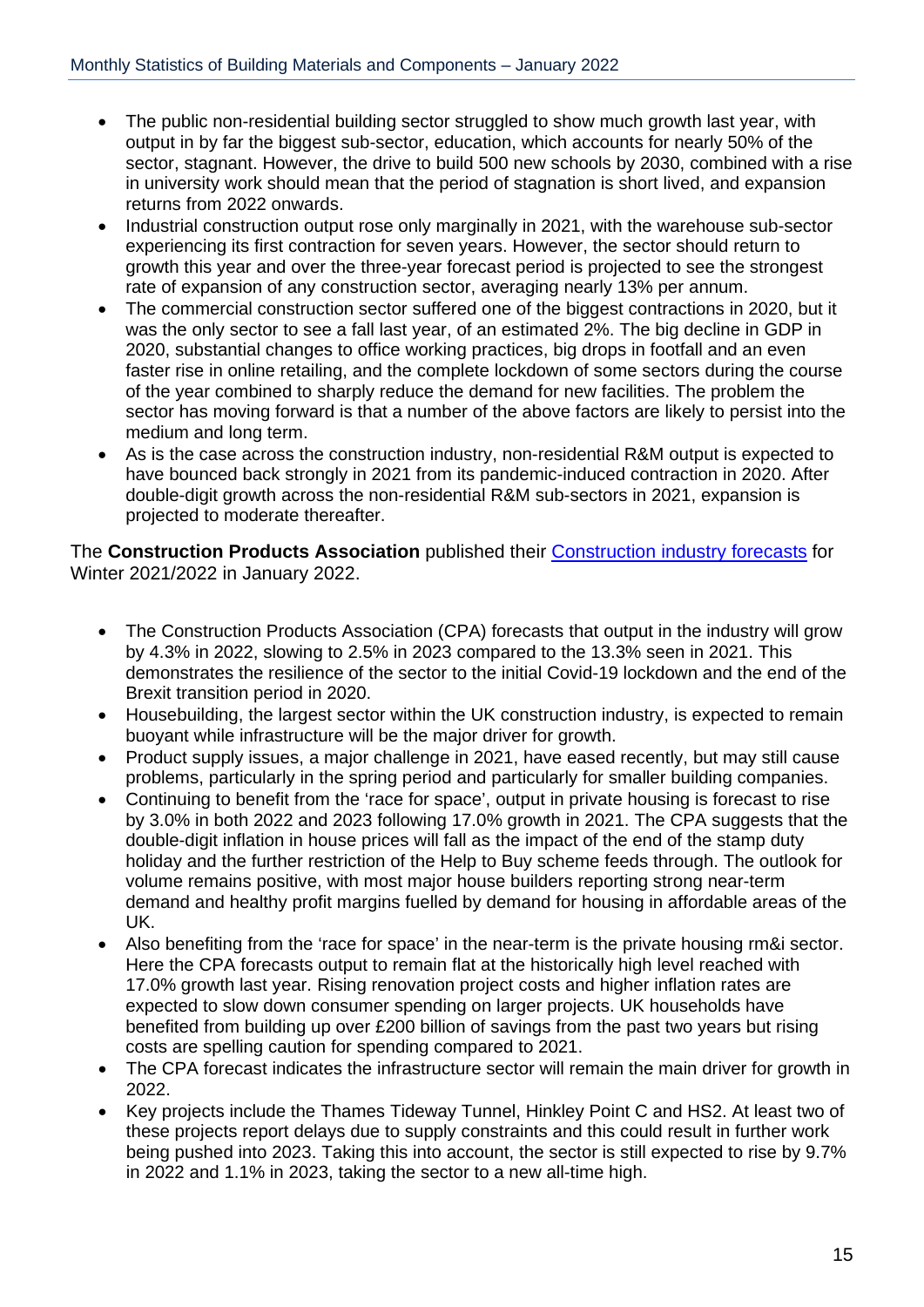While supply issues have eased off over the past six months, the CPA still considers these to be the biggest challenges to overall growth. These challenges are not spread equally across the sector, with smaller specialist sub-contractors feeling the pressure more.

### <span id="page-15-0"></span>**Manufacturing**

The latest **Index of Production** data for November 2021 were [published](https://www.ons.gov.uk/economy/economicoutputandproductivity/output/bulletins/indexofproduction/November2021/relateddata) on 14th January 2022 by the Office for National Statistics.

*Key points for the* SIC 23.1-4/7-9 *industry* (includes the manufacture of bricks, tiles and other construction products)*:*

- When comparing November 2021 with February 2020 (before the start of restrictions due to COVID-19), **output increased by 5.4%**
- When comparing November 2021 with November 2020, **output increased by 10.1%**
- When comparing November 2021 with October 2021, **output increased by 0.4%**

*Key points for the* SIC 23.5-6 *industry* (includes the manufacture of concrete, cement and other products for construction purposes)*:*

- When comparing November 2021 with February 2020 (before the start of restrictions due to COVID-19), **output increased by 5.4%**
- When comparing November 2021 with November 2020, **output increased by 3.1%**
- When comparing November 2021 with October 2021, **output increased by 6.4%**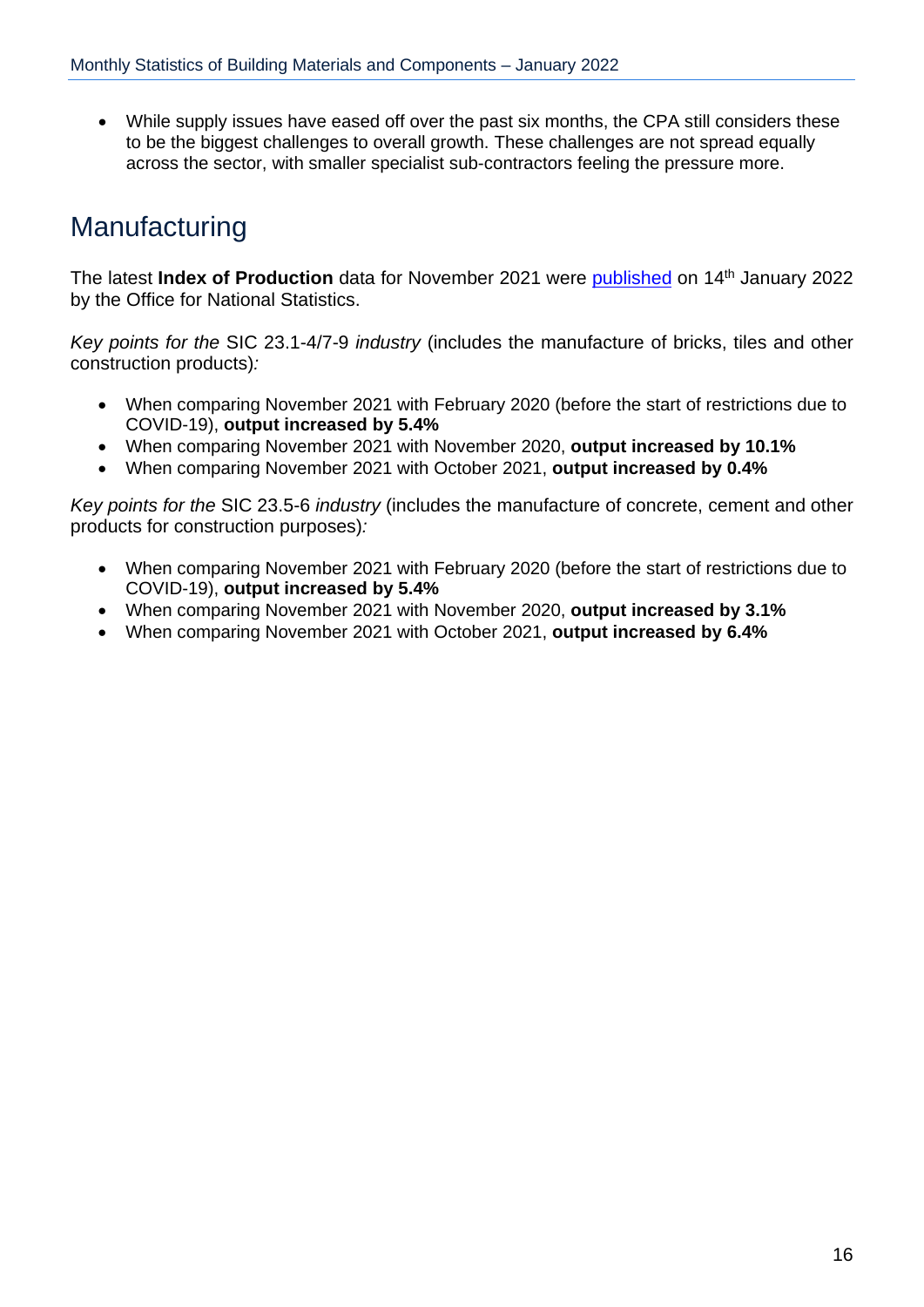## <span id="page-16-0"></span>Accompanying tables

The most recently published data tables (available in Excel and ODS format) can be found on BEIS' *Building Materials and Components* [website.](https://www.gov.uk/government/organisations/department-for-business-innovation-skills/series/building-materials-and-components-monthly-statistics-2012) The list of tables is as follows:

- 1 Construction Material Price Indices
- 2 Price Indices of Construction Materials monthly
- 3 Price Indices of Construction Materials annual averages
- 4 Sales of Sand and Gravel in Great Britain (including seasonally adjusted sales)
- 5 Sales of Sand and Gravel by English Regions, Wales and Scotland
- 6 Sales of Sand and Gravel by English and Welsh Counties and Scottish Region
- 7 Slate: Production, Deliveries and Stocks
- 8 Cement and Clinker: Production, Deliveries and Stocks
- 9 Bricks: Production, Deliveries and Stocks for Great Britain (including seasonally adjusted deliveries)
- 10 Bricks: Production, Deliveries and Stocks by English Regions, Wales and Scotland (including seasonally adjusted deliveries)
- 11 Concrete Building Blocks: Production, Deliveries and Stocks for Great Britain
- 12 Concrete Building Blocks: Production, Deliveries and Stocks by English Regions, Wales and Scotland
- 13 Concrete Roofing Tiles and Ready-Mixed Concrete (including seasonally adjusted sales of ready-mixed concrete)
- 14 Value of Overseas Trade in Selected Materials and Components for Constructional Use: Imports (CIF) and Exports (FOB)
- 15 Value of EU and Non-EU Trade in Selected Materials and Components for Constructional Use: Imports (CIF) and Exports (FOB)

Accompanying tables with data relating to 2011 are accessible from [this](https://webarchive.nationalarchives.gov.uk/20120717004736/http:/www.bis.gov.uk/analysis/statistics/construction-statistics/building-materials/building-materials-2011-archive) link.

Accompanying tables for 2005 - 2010 are accessible from [this](http://webarchive.nationalarchives.gov.uk/20110920151722/http:/stats.bis.gov.uk/construction/building/archive.htm) link.

Requests for older data should be sent to [MaterialStats@beis.gov.uk.](mailto:MaterialStats@beis.gov.uk)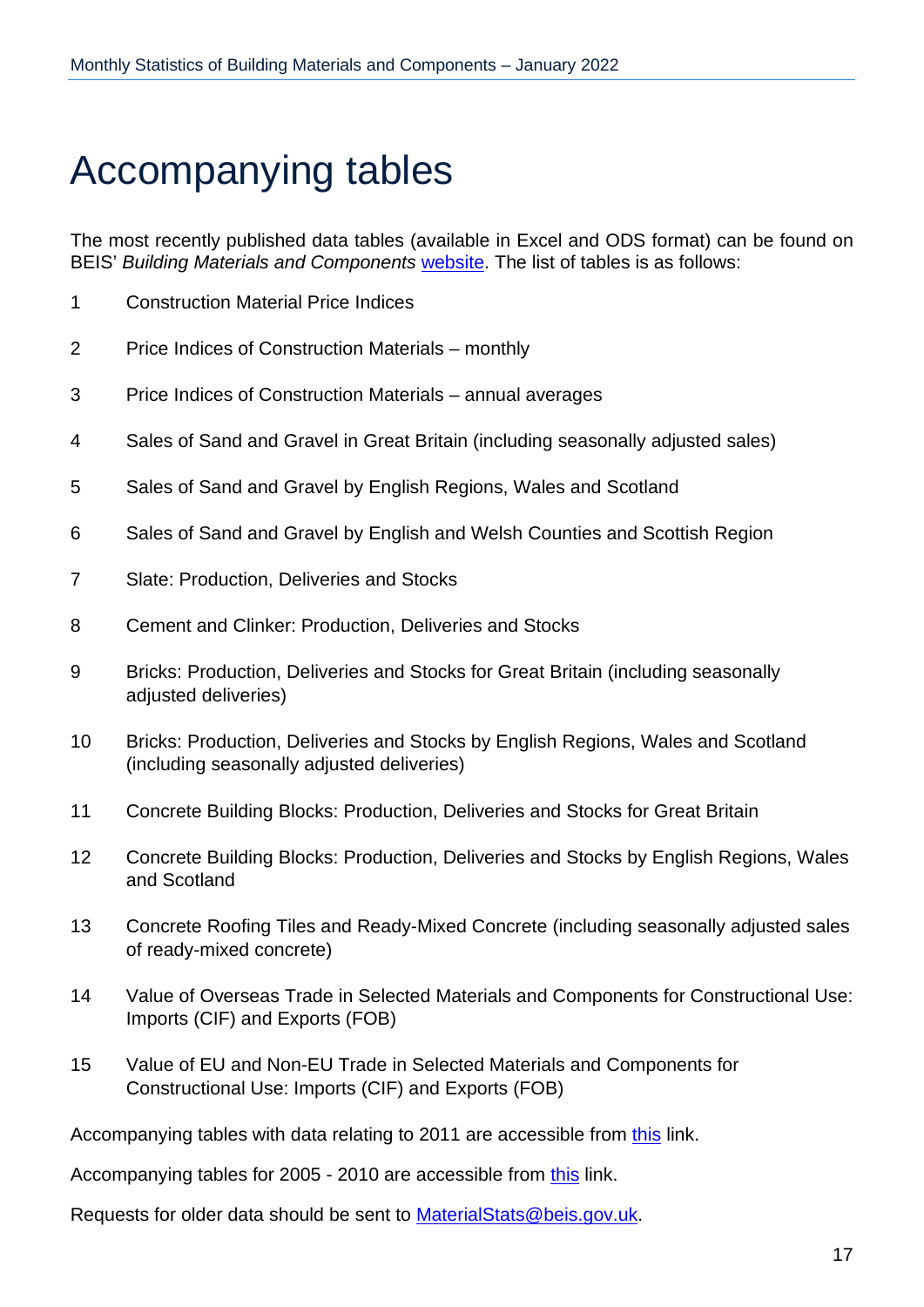## <span id="page-17-0"></span>Technical information

- 1. The Office of National Statistics (ONS) replaced the following price indices for construction materials from the November 2020 release of this publication (published on 4<sup>th</sup> December 2020) onwards; Sand & Gravel excluding/including levy, Crushed rock excluding/including levy, and Bituminous materials. This affects Tables 1, 2 and 3 in the bulletin and Table 1 in the commentary. Further information is provided in the footnotes of each table. A back series of both the previous and replacement indices was published alongside the November 2020 release of this publication.
- 2. In work done for the Department for Business, Innovation and Skills (BIS) on improving the quality of statistics published in the Monthly Statistics of Building Materials and Components, the Office for National Statistics' Methodology Advisory Service (MAS) recommended that BIS should start seasonally adjusting key data series (see [ONS/MAS](https://www.gov.uk/government/publications/ons-mas-review-of-building-materials-statistics) [review of building materials statistics: final report](https://www.gov.uk/government/publications/ons-mas-review-of-building-materials-statistics) for more detail). Seasonal adjustment is widely used in official statistics and aids data interpretation by removing effects associated with the time of the year or arrangement of the calendar. Seasonal effects often obscure features of interest in data, such as long-term trends and effects of unusual occurrences. By removing seasonal effects, users can more readily identify the features of interest.

Following advice from the MAS, and the [results of](https://www.gov.uk/government/consultations/building-materials-and-components-monthly-statistics-seasonal-data-adjustment) a consultation (see the results of the BIS [consultation on seasonal adjustment](https://www.gov.uk/government/consultations/building-materials-and-components-monthly-statistics-seasonal-data-adjustment) for more detail), BIS agreed to publish seasonally adjusted data for the following series:

Sand and gravel, total sales Concrete blocks, all types deliveries Bricks, all types deliveries Ready-mixed concrete, deliveries

For initial publication of seasonally adjusted data, data from 1983 onwards was seasonally adjusted. Subsequently, for each monthly publication, data up to 12 months or 4 quarters prior to the new data point is revised. Upon the completion of each year's data series, data for the previous 12 years is revised. BEIS publishes both non-seasonally adjusted and seasonally adjusted data in the tables of this publication. From the June 2015 edition this publication has used seasonally adjusted data in the commentary for these series. The most recent annual review of seasonal adjustment was carried out in June 2021.

3. Quality issues related to the *Building Materials and Components* outputs are discussed in the review of the Building Material statistics that was carried out in 2010 by BIS's construction team. The review aimed to ascertain user needs, examine whether existing data collection methodologies are fit for purpose, estimate compliance costs, assess compliance with the Code of Practice and identify options for change.

The full [report](https://www.gov.uk/government/publications/building-materials-statistics-review-final-report) can be found on the BEIS *Building Materials and Components* webpage.

Detailed information on data suppliers, coverage and data collection methodology can be found in sections 2.1-2.10. Quality issues (coverage and accuracy of sample panels, response rates, survey results processing, disclosure etc.) and potential measures that could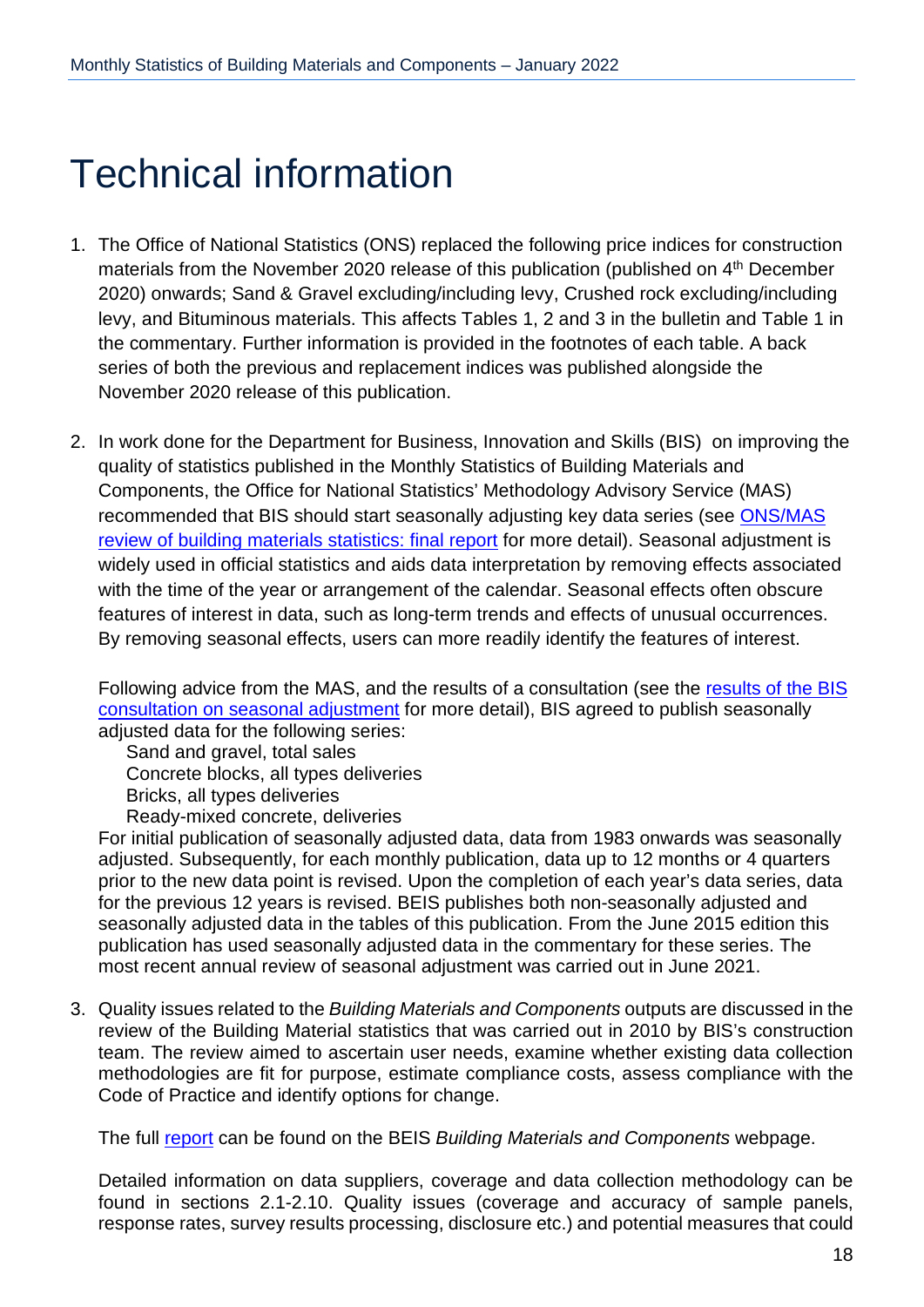be employed to improve the quality of the statistics are discussed in section 2.11 of the review. Users' views on the quality of the *Building Materials and Components* statistics are given in section 3.3.4. These are derived from a user survey carried out in early 2010, as part of the review (see section 3 for details).

- 4. Following the review, BIS acted on the recommendations including commissioning the Office for National Statistics Methodology Advisory Service (ONS/MAS) to address some of the recommendations from the 2010 review. In July 2011, MAS published their [interim](https://www.gov.uk/government/publications/ons-mas-review-of-building-materials-statistics) report. In July 2012, MAS published their final [report.](https://www.gov.uk/government/publications/ons-mas-review-of-building-materials-statistics)
- 5. HM Revenue and Customs use administrative sources to produce Overseas Trade Statistics. A [Statement of Administrative Sources](https://www.gov.uk/government/publications/building-materials-statistics-administrative-sources) used to compile construction material trade statistics is available on the BEIS *Building Materials and Components* webpage. Separately, HM Revenue and Customs also have a [Statement of Administrative Sources](http://www.hmrc.gov.uk/statistics/code-of-practice/cop-admin-sources.xls) which covers Overseas Trade Statistics.
- 6. The [pre-announcement](https://www.gov.uk/government/publications/amendments-to-building-materials-and-components-monthly-statistics) of any major changes to samples or methodology also details some methodological changes to the collection of data.
- 7. The following table gives a summary of response rates related to some of the latest survey results. Where the response rate is less than 100%, estimates are made for missing values.

| For latest data used                       | Bulletin table number Response rate |      |
|--------------------------------------------|-------------------------------------|------|
|                                            |                                     |      |
| <b>Quarterly Sand and Gravel</b>           | 4, 5 & 6                            | 68%  |
| Quarterly Sand and Gravel - Land Won       | 4, 586                              | 65%  |
| Quarterly Sand and Gravel - Marine Dredged | 4, 586                              | 90%  |
| <b>Quarterly Slate</b>                     |                                     | 89%  |
| <b>Quarterly Concrete Roofing Tiles</b>    | 13                                  | 80%  |
| Monthly Bricks Provisional data            | 9                                   | 100% |
| Monthly Bricks Final data                  | 9 & 10                              | 100% |
| <b>Monthly Concrete Blocks</b>             | 11 & 12                             | 93%  |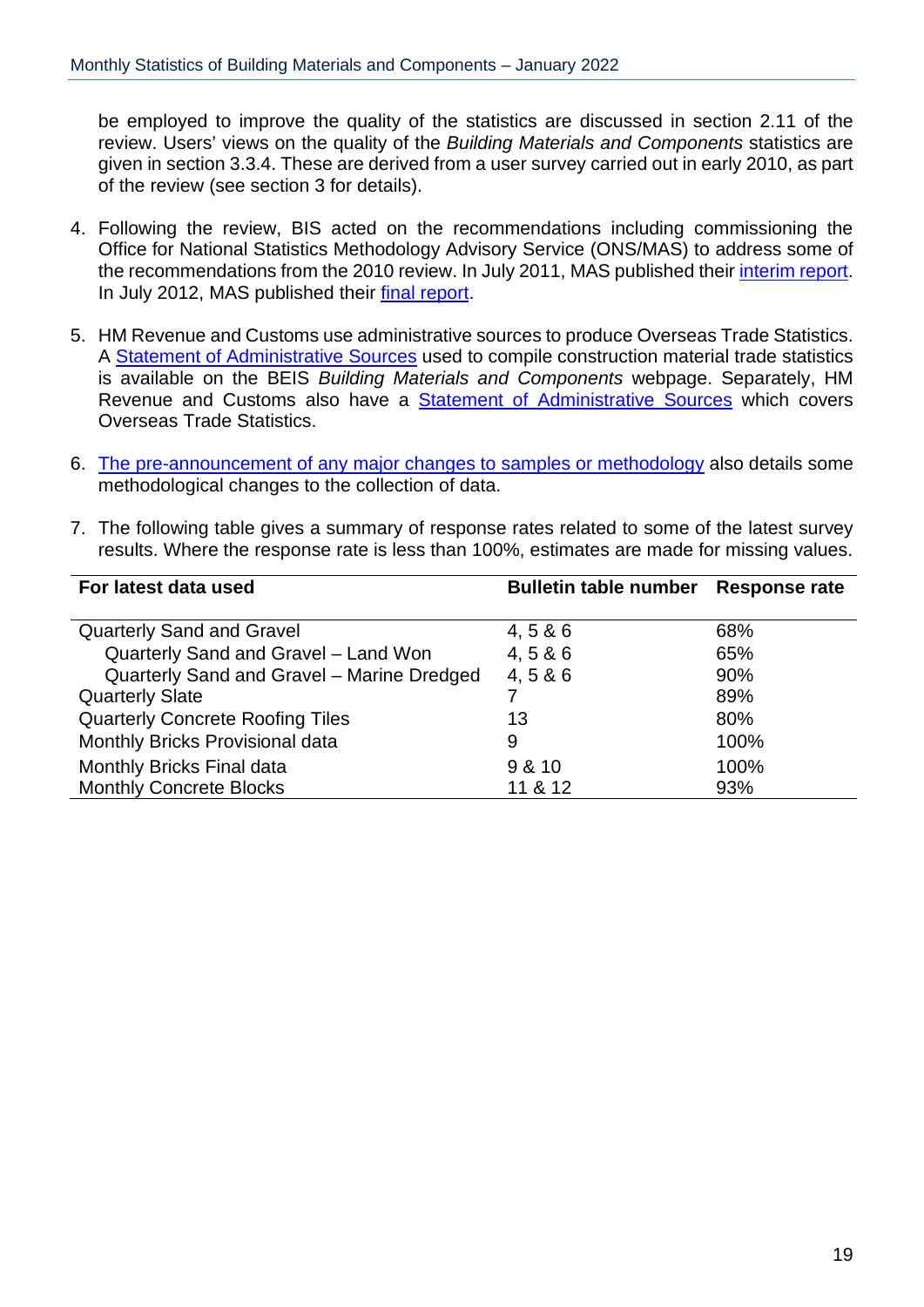## <span id="page-19-0"></span>**Definitions**

| <b>Production</b>                          | Products completed and ready for dispatch                                                       |
|--------------------------------------------|-------------------------------------------------------------------------------------------------|
| <b>Deliveries</b>                          | Sold products which have left the premises                                                      |
| <b>Stocks</b>                              | Manufacturer's stocks                                                                           |
| <b>CIF</b>                                 | Cost, insurance and freight (for more information on shipping terms,<br>visit the HMRC website) |
| <b>FOB</b>                                 | Free on-board (for more information on shipping terms, visit the<br><b>HMRC</b> website)        |
| <b>Sand and gravel -</b><br>land won       | Sand and gravel from pits and quarries, including that derived from<br>beaches and rivers       |
| <b>Sand and gravel -</b><br>marine dredged | Sand and gravel derived from seas and estuaries                                                 |

## <span id="page-19-1"></span>Further information

### <span id="page-19-2"></span>Future updates to these statistics

The next publication in this series will be on 2 March 2022.

### <span id="page-19-3"></span>Related statistics

- 1. [Construction](http://www.ons.gov.uk/ons/rel/construction/construction-statistics/construction-statistics--sources-and-outputs/construction-stats--sources-and-outputs.pdf) Statistics: Sources and Outputs lists the known sources of information available on the construction industry and their outputs. These include information on employees, employment, enterprises, output and new orders in the construction industry as well as the contribution of the industry to the economy. Related information, for example housing, is also included.
- 2. The Construction [Statistics Annual](http://www.ons.gov.uk/ons/publications/all-releases.html?definition=tcm%3A77-21528) brings together a wide range of statistics currently available on the construction industry from a variety of sources and provides a broad perspective on statistical trends in the construction industry, with some international comparisons.
- 3. In its monthly **Index of Production (IoP)** [publication,](http://www.ons.gov.uk/ons/rel/iop/index-of-production/index.html) the Office for National Statistics publishes Gross Value Added (seasonally adjusted, UK) data for the following two industries:
	- SIC 23.1-4/7-9 industry, which includes the manufacture of bricks, tiles and other construction products.
	- SIC 23.5-6 industry, which includes the manufacture of concrete, cement and other products for construction purposes.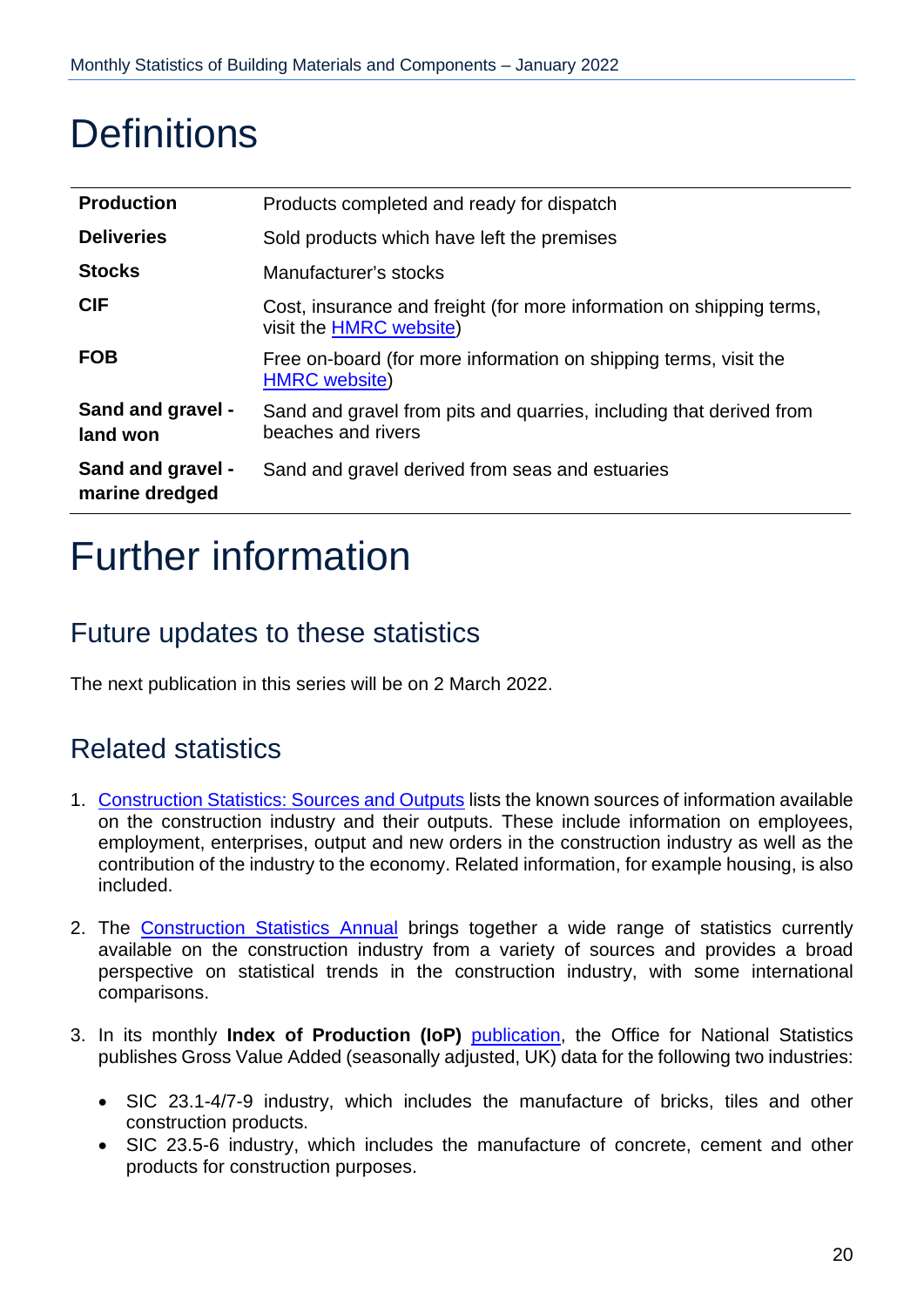These data are not directly comparable with the data in this bulletin, due to differences in coverage and methodology. They are nevertheless useful in illustrating the latest output trends of related construction materials as measured by the Office for National Statistics.

### <span id="page-20-0"></span>Revisions policy

- 1. Our [revisions policy](https://www.gov.uk/government/publications/building-materials-statistics-revisions-policy) can be found on the BEIS Building Materials webpage.
- 2. [The pre-announcement of any major changes to samples or methodology](https://www.gov.uk/government/publications/amendments-to-building-materials-and-components-monthly-statistics) and [Summary of](https://www.gov.uk/government/publications/revisions-to-building-materials-statistics-since-december-2011-summary)  [Revisions](https://www.gov.uk/government/publications/revisions-to-building-materials-statistics-since-december-2011-summary) give further information on revisions and other changes to data and can also be found on the BEIS Building Materials webpage.

### <span id="page-20-1"></span>Uses of these statistics

The *Building Materials and Components* statistics are used for a variety of purposes, including policy development and evaluation concerning the construction products industry, as well as monitoring market trends. In a wider context, the figures are regularly reported in the construction press to facilitate market analysis and business planning for its wide range of readers. The statistics are also increasingly used by financial institutions for assessing market information and industry trends. For more information on the uses of the Building Materials statistics, their usefulness to users and users' views on the quality of these statistics, see Section 3 of the *Building Materials and Components* [review.](https://www.gov.uk/government/publications/building-materials-statistics-review-final-report)

### <span id="page-20-2"></span>User engagement

Users are encouraged to provide comments and feedback on how these statistics are used and how well they meet user needs. Comments on any issues relating to this statistical release are welcomed and should be sent to: [materialstats@beis.gov.uk](mailto:materialstats@beis.gov.uk)

The Consultative Committee on Construction Industry Statistics (CCCIS) meets twice a year, chaired by BEIS, to discuss issues relating to the collection and dissemination of UK construction statistics. The CCCIS has a wide membership representing government, the construction industry and independent analysts. [Minutes of previous CCCIS meetings](https://www.gov.uk/government/publications/cccis) are available from the BEIS building materials web page.

The BEIS statement on statistical [public engagement](https://www.gov.uk/government/publications/beis-standards-for-official-statistics/statistical-public-engagement-and-data-standards) and data standards sets out the department's commitments on public engagement and data standards as outlined by the Code of Practice for [Statistics.](https://www.statisticsauthority.gov.uk/code-of-practice/)

### <span id="page-20-3"></span>National Statistics designation

National Statistics status means that our statistics meet the highest standards of trustworthiness, quality and public value, and it is our responsibility to maintain compliance with these standards.

The statistics last underwent a full [assessment](https://osr.statisticsauthority.gov.uk/publication/statistics-on-building-materials-and-components/) against the Code of Practice for [Statistics](https://www.statisticsauthority.gov.uk/code-of-practice/) in 2011.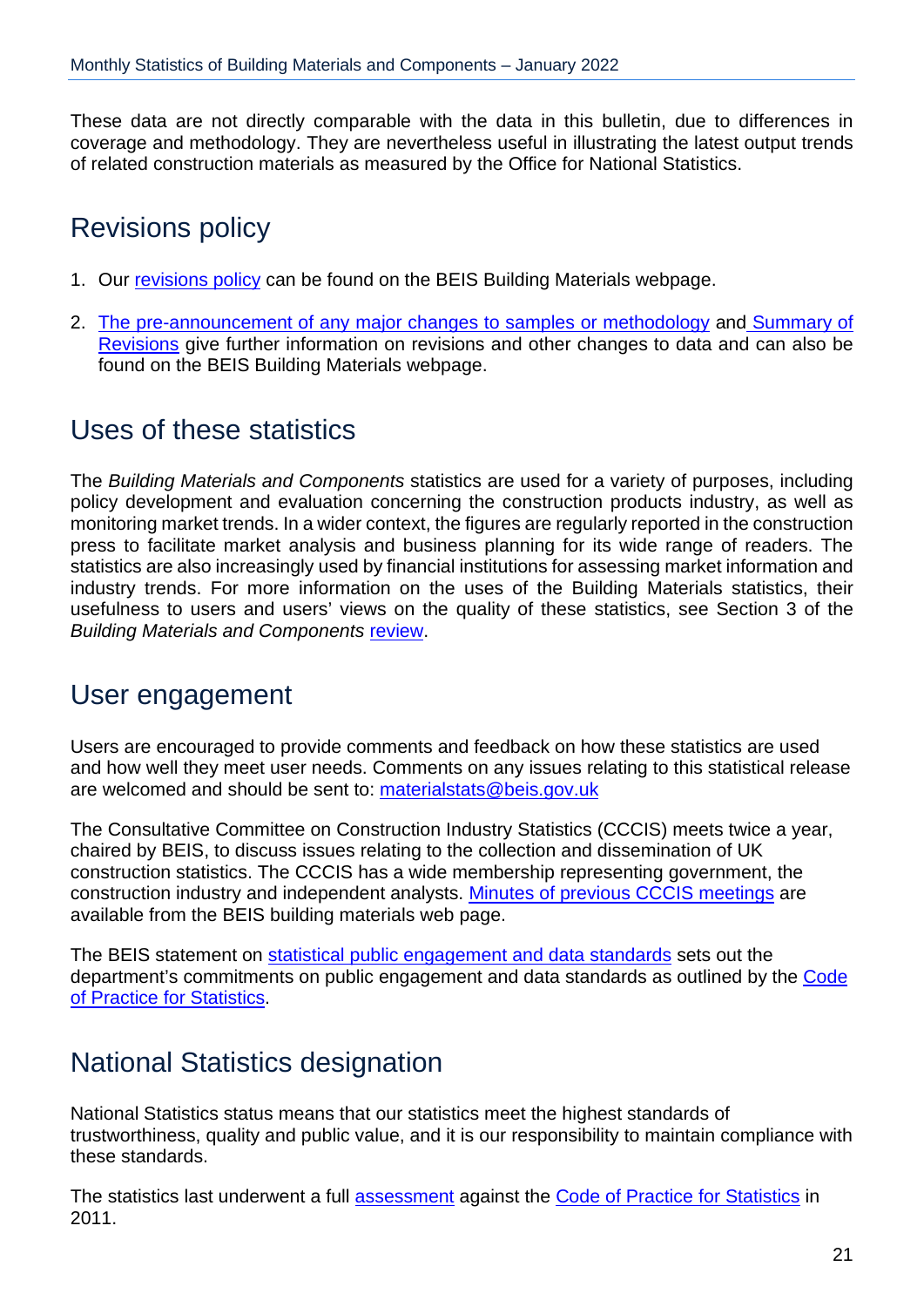Since the latest review by the Office for Statistics Regulation, we have continued to comply with the Code of Practice for Statistics, and have made the following improvements:

- carried out a public consultation and introduced publication of [seasonally adjusted](https://www.gov.uk/government/consultations/building-materials-and-components-monthly-statistics-seasonal-data-adjustment) data on deliveries of sand and gravel, concrete blocks, bricks, and ready-mixed concrete
- in response to the cessation of DLUHC's (Department for Levelling Up, Housing and Communities, formerly MHCLG) Annual Minerals Raised Inquiry, which previously supplied the sampling frame for the land-won sand and gravel survey, we have:
	- o changed the survey from sample survey to a census, increasing the panel from 200 sites to around 500 sites
	- o refreshed the panel of sites annually using information from the British Geological Survey
	- o made the survey statutory under the [Statistics](http://www.legislation.gov.uk/ukpga/Geo6/10-11/39/contents) of Trade Act 1947, bringing it into line with the marine-dredged sand and gravel survey
- improved the design of the **blocks survey**, making it fully monthly instead of a mixture of monthly and quarterly data collection
- introduced the publication of the tables in an OpenDocument (ODS) spreadsheet, in addition to Microsoft Excel
- rebased all price indices series to 2015=100 in the November 2020 publication

## <span id="page-21-0"></span>**Contact**

- Responsible statistician: Amy Symes-Thompson
- Email: materialstats@beis.gov.uk
- Media enquiries: 020 7215 1000
- Public enquiries: +44 (0) 207 215 6498